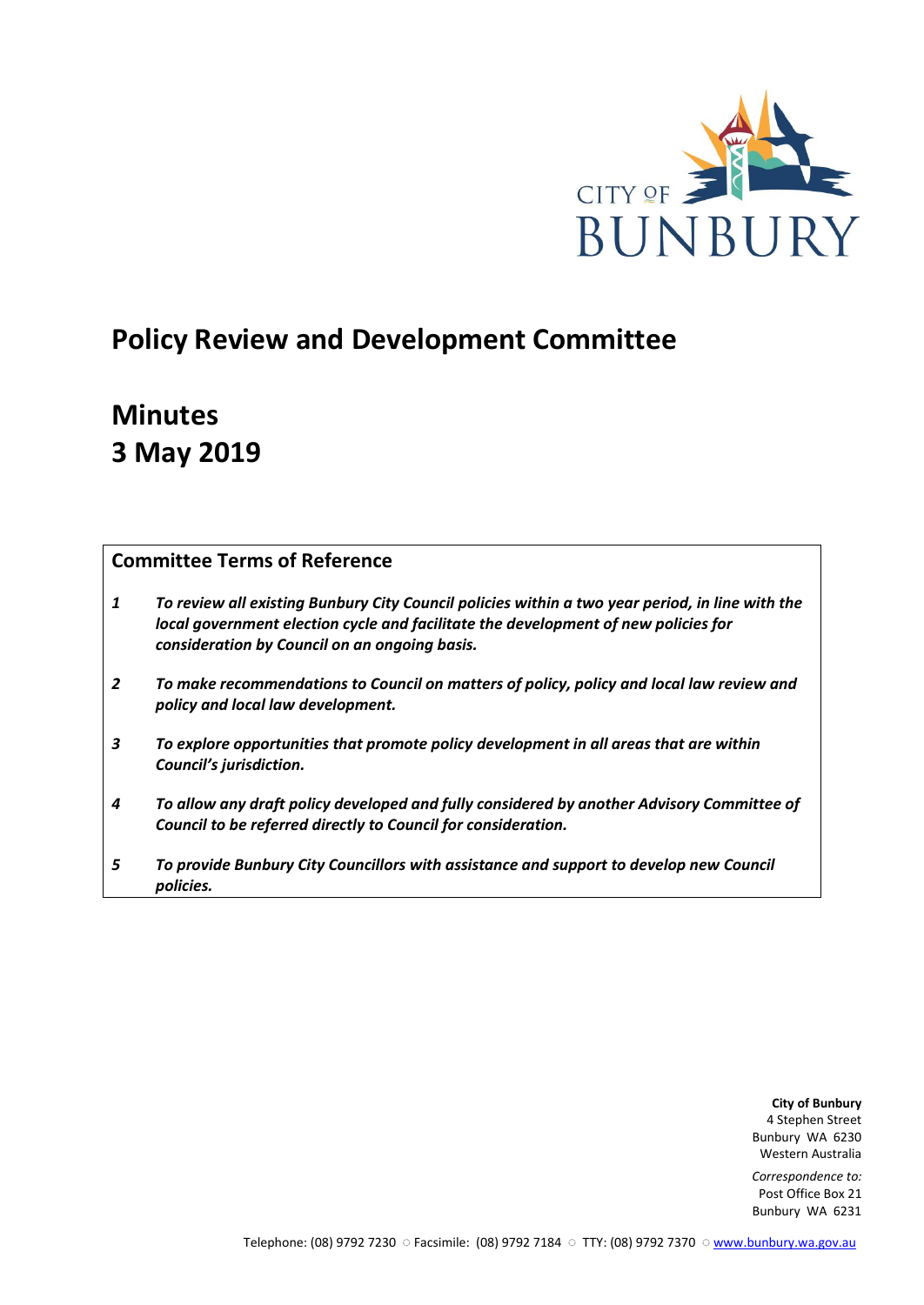

Page No

# **Policy Review and Development Committee**

# **Minutes**

3 May 2019

Members of the public to note that recommendations made by this committee are not final and will be subject to adoption (or otherwise) at a future meeting of the Bunbury City Council.

## **Table of Contents**

Subject

#### Item No

| <u>1.</u> |      |                                                                                           |  |
|-----------|------|-------------------------------------------------------------------------------------------|--|
| <u>2.</u> |      |                                                                                           |  |
| <u>3.</u> |      |                                                                                           |  |
| <u>4.</u> |      |                                                                                           |  |
|           | 4.1  |                                                                                           |  |
|           | 4.2  |                                                                                           |  |
| <u>5.</u> |      |                                                                                           |  |
| <u>6.</u> |      |                                                                                           |  |
| <u>7.</u> |      |                                                                                           |  |
| 8.        |      |                                                                                           |  |
|           | 8.1  |                                                                                           |  |
|           | 8.2  |                                                                                           |  |
|           | 8.3  |                                                                                           |  |
| 9.        |      |                                                                                           |  |
| 10.       |      |                                                                                           |  |
|           | 10.1 |                                                                                           |  |
|           | 10.2 |                                                                                           |  |
|           | 10.3 |                                                                                           |  |
|           | 10.4 |                                                                                           |  |
|           | 10.5 |                                                                                           |  |
|           | 10.6 | Review of Council Policy: Bunbury Museum, Heritage Centre and Local Studies Collection 16 |  |
|           | 10.7 |                                                                                           |  |
|           | 10.8 | Review of Council Policy: Food Regulation Compliance and Enforcement  20                  |  |
|           |      | . 22                                                                                      |  |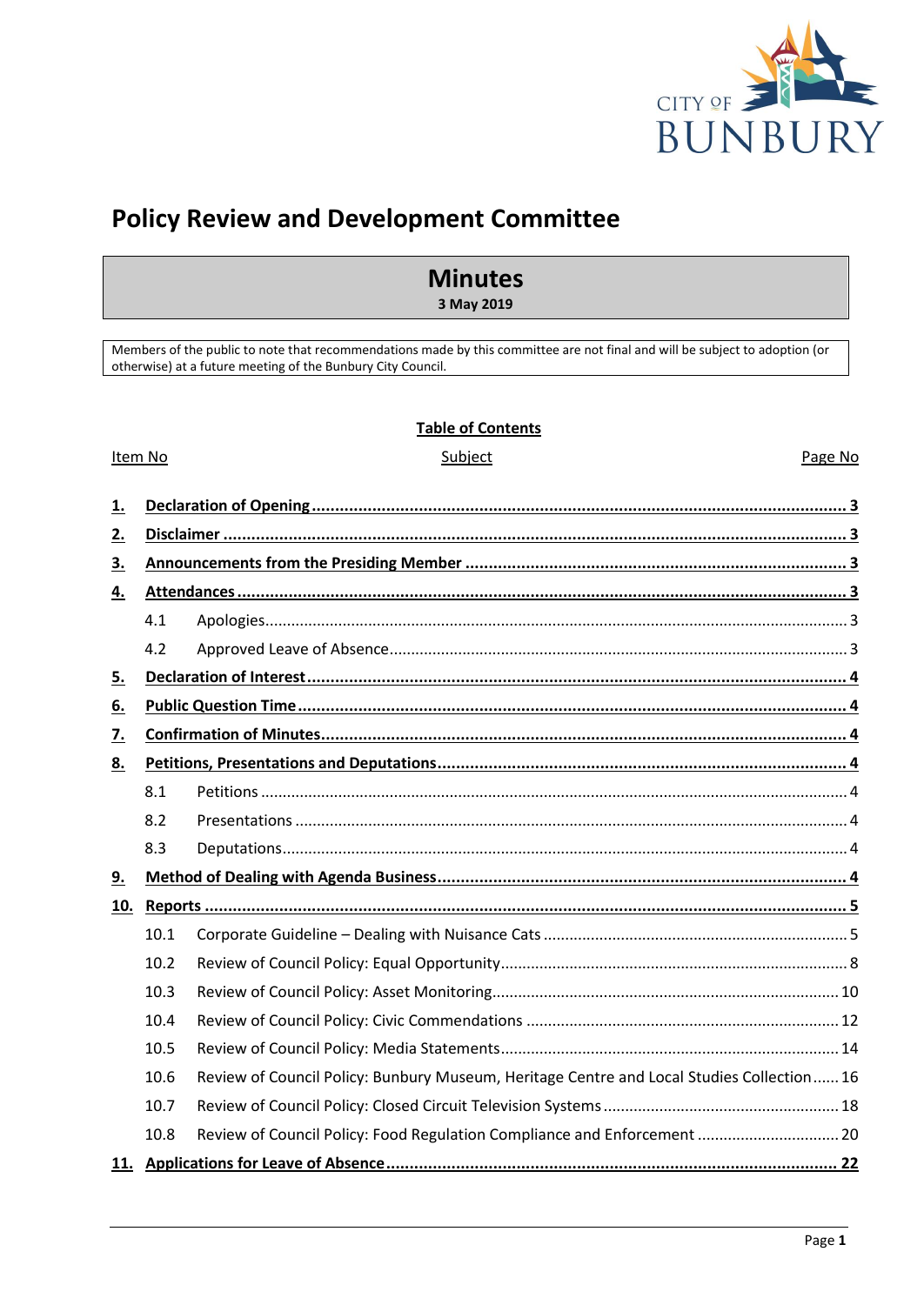| 12.1 |  |  |
|------|--|--|
|      |  |  |
|      |  |  |
|      |  |  |
|      |  |  |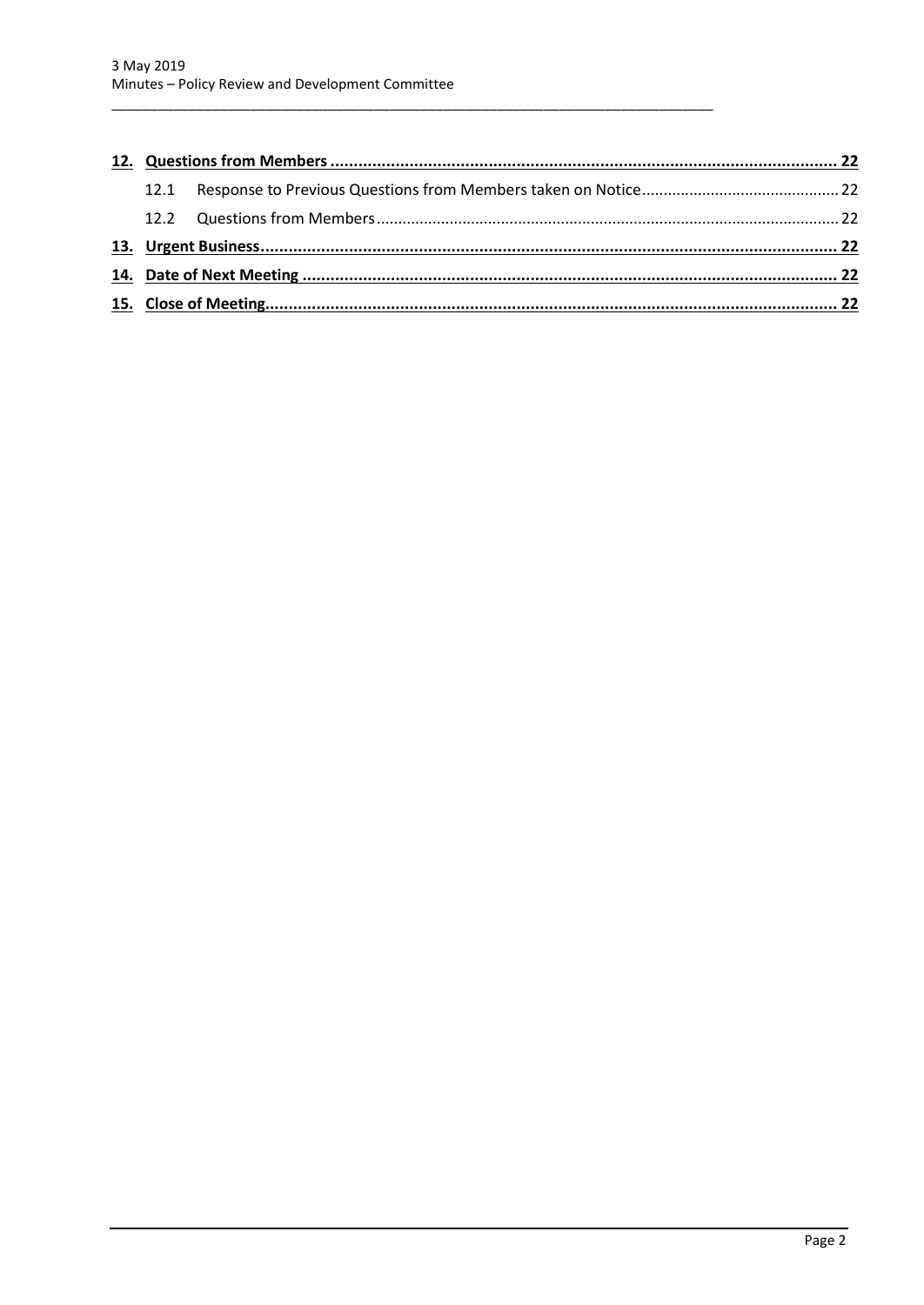# <span id="page-3-0"></span>**1. Declaration of Opening**

The Presiding Member declared the meeting open at 11.00am.

\_\_\_\_\_\_\_\_\_\_\_\_\_\_\_\_\_\_\_\_\_\_\_\_\_\_\_\_\_\_\_\_\_\_\_\_\_\_\_\_\_\_\_\_\_\_\_\_\_\_\_\_\_\_\_\_\_\_\_\_\_\_\_\_\_\_\_\_\_\_\_\_\_\_\_\_\_\_

# <span id="page-3-1"></span>**2. Disclaimer**

Not applicable to this committee.

# <span id="page-3-2"></span>**3. Announcements from the Presiding Member**

Nil

## <span id="page-3-3"></span>**4. Attendances**

#### *Committee Members:*

| <b>Member Name</b>                  | <b>Representing</b> |
|-------------------------------------|---------------------|
| Mayor Gary Brennan                  | City of Bunbury     |
| Cr Jaysen Miguel (Presiding Member) | City of Bunbury     |
| Cr James Hayward                    | City of Bunbury     |
| Mr Mark Seaward                     | <b>BGCCI</b>        |

*Support Staff:*

| <b>Name</b>      | <b>Title</b>                                              |
|------------------|-----------------------------------------------------------|
| Mr Greg Golinski | <b>Manager Governance</b>                                 |
| Mrs Sarah Upton  | Manager Community Law, Safety and Environmental<br>Health |
|                  |                                                           |

## <span id="page-3-4"></span>**4.1 Apologies**

Cr Todd Brown CEO Mr Mal Osborne

# <span id="page-3-5"></span>**4.2 Approved Leave of Absence**

Nil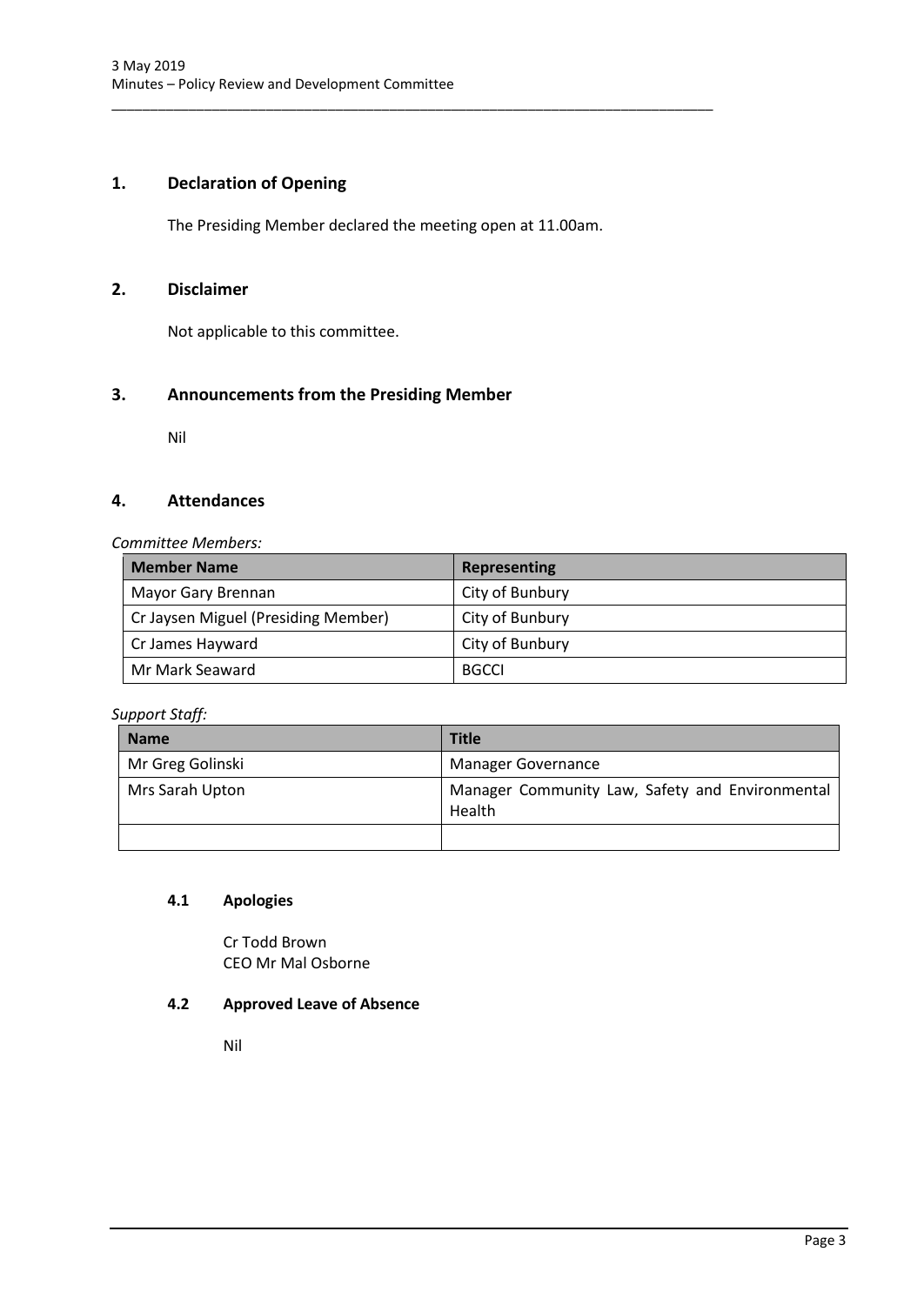# <span id="page-4-0"></span>**5. Declaration of Interest**

IMPORTANT: Committee members to complete a "Disclosure of Interest" form for each item on the agenda in which they wish to disclose a financial/proximity/impartiality interest. They should give the form to the Presiding Member before the meeting commences. After the meeting, the form is to be forwarded to the Administration Services Section for inclusion in the Corporate Financial Disclosures Register.

\_\_\_\_\_\_\_\_\_\_\_\_\_\_\_\_\_\_\_\_\_\_\_\_\_\_\_\_\_\_\_\_\_\_\_\_\_\_\_\_\_\_\_\_\_\_\_\_\_\_\_\_\_\_\_\_\_\_\_\_\_\_\_\_\_\_\_\_\_\_\_\_\_\_\_\_\_\_

Nil

# <span id="page-4-1"></span>**6. Public Question Time**

Not applicable

# <span id="page-4-2"></span>**7. Confirmation of Minutes**

Committee Decision: Moved: Mayor Brennan Seconded: Cr Miguel

*The minutes of the Policy Review and Development Committee Meeting held on 28 February 2019 are confirmed as a true and accurate record.*

*CARRIED*

# <span id="page-4-4"></span><span id="page-4-3"></span>**8. Petitions, Presentations and Deputations**

- **8.1 Petitions** Nil
- <span id="page-4-5"></span>**8.2 Presentations**
- Nil
- <span id="page-4-6"></span>**8.3 Deputations**
- Nil

# <span id="page-4-7"></span>**9. Method of Dealing with Agenda Business**

All items were dealt with in the order they appeared on the agenda.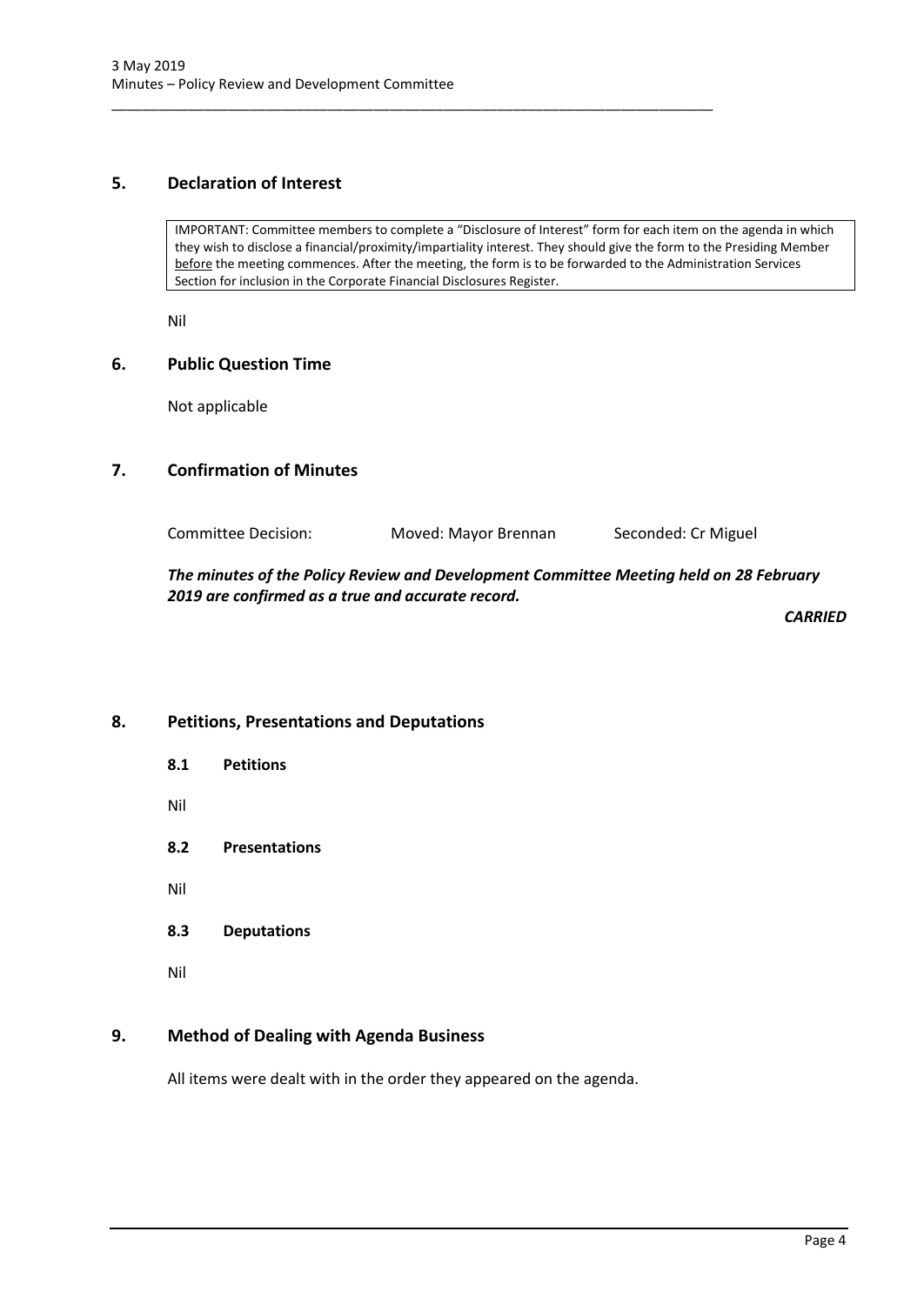## <span id="page-5-0"></span>**10. Reports**

## <span id="page-5-1"></span>**10.1 Corporate Guideline – Dealing with Nuisance Cats**

\_\_\_\_\_\_\_\_\_\_\_\_\_\_\_\_\_\_\_\_\_\_\_\_\_\_\_\_\_\_\_\_\_\_\_\_\_\_\_\_\_\_\_\_\_\_\_\_\_\_\_\_\_\_\_\_\_\_\_\_\_\_\_\_\_\_\_\_\_\_\_\_\_\_\_\_\_\_

| <b>Applicant/Proponent:</b> | Internal                                                     |  |
|-----------------------------|--------------------------------------------------------------|--|
| <b>Responsible Officer:</b> | Sarah Upton, Manager Community Law, Safety and Environmental |  |
|                             | Health                                                       |  |
| <b>Responsible Manager:</b> | Sarah Upton, Manager Community Law, Safety and Environmental |  |
|                             | Health                                                       |  |
| <b>Executive:</b>           | Gary Barbour, Director Planning and Development Services     |  |
| <b>Authority/Discretion</b> | Advocacy<br>Review                                           |  |
|                             | Executive/Strategic<br>Quasi-Judicial                        |  |
|                             | ⊠<br>Legislative<br><b>Information Purposes</b>              |  |
|                             | Appendix 1: Corporate Guideline - Dealing with Nuisance Cats |  |

## **Summary**

The purpose of this report is for the Policy Review and Development Committee to note the procedures employed by City staff when dealing with nuisance cat complaints.

The Corporate Guideline has been prepared in response to Council Decision 94/19 which requested in part "*that the CEO develop a policy for the control of nuisance cats and 3 Councillors be appointed to work with officers on the policy for consideration at the next Policy Review and Development Committee meeting."*

## **Executive Recommendation**

That the Policy Review and Development Committee:

- 1. Notes the Corporate Guideline Dealing with Nuisance Cats as presented at Appendix 1 for immediate implementation; and
- 2. Requests the Chief Executive Officer provide a report to the first Policy Review and Development Committee meeting in 2020 detailing statistics/outcomes from the balance of 2019 since the implementation of the Corporate Guideline.

## *Voting Requirements: Simple Majority*

## **Strategic Relevance**

| Theme 3:       | Our places and spaces                                        |
|----------------|--------------------------------------------------------------|
| Goal:          | A natural and built environment that reflects Bunbury's core |
|                | values                                                       |
| Objective 3.6: | The public health and amenity of the community is protected  |

## **Regional Impact Statement**

The Corporate Guideline only applies within the district of the City of Bunbury.

## **Background**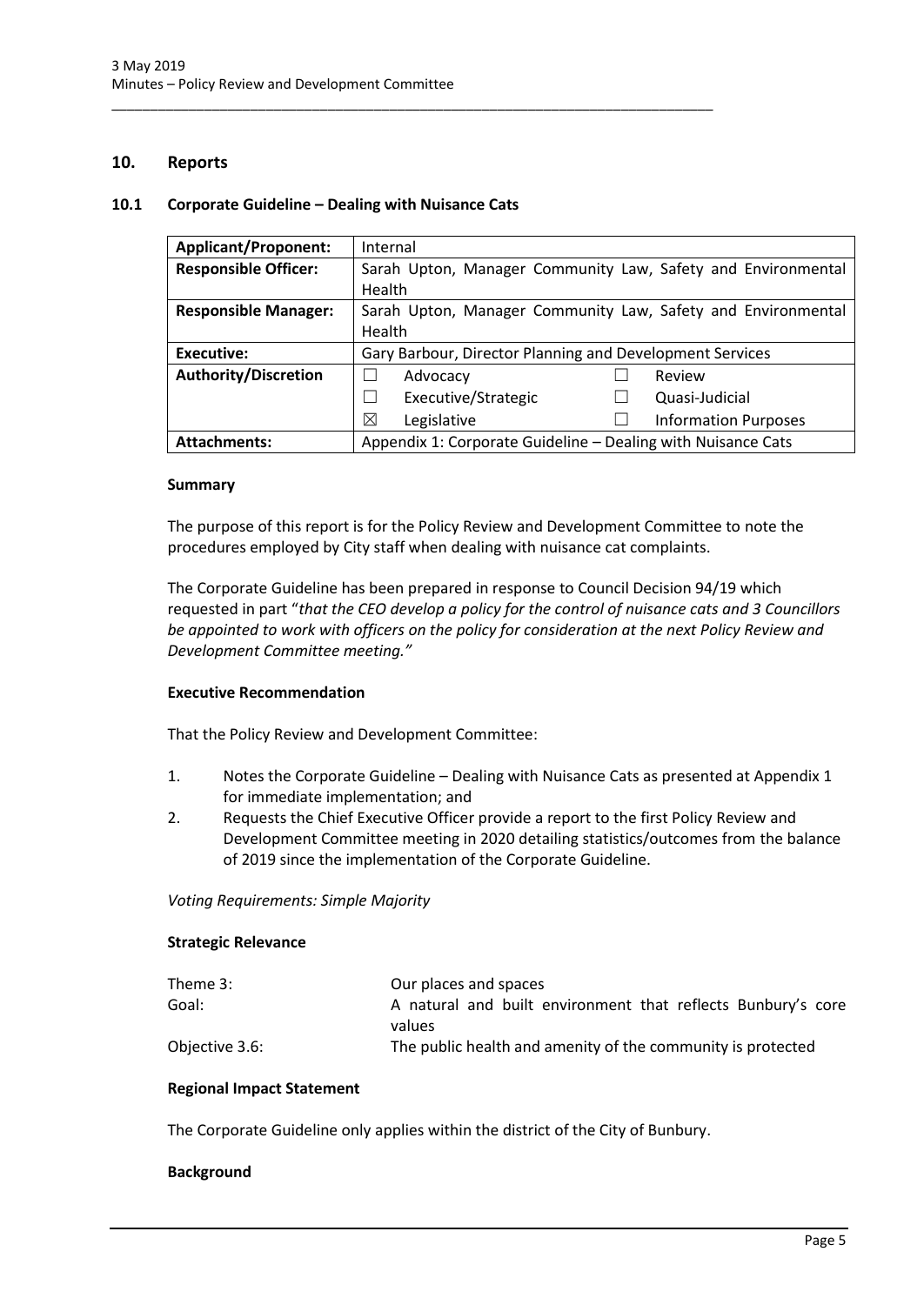At its meeting held on 2 April 2019, Council requested that "*the CEO develop a policy for the control of nuisance cats and 3 Councillors be appointed to work with officers on the policy for consideration at the next Policy Review and Development Committee meeting"* (refer Council Decision 94/19).

\_\_\_\_\_\_\_\_\_\_\_\_\_\_\_\_\_\_\_\_\_\_\_\_\_\_\_\_\_\_\_\_\_\_\_\_\_\_\_\_\_\_\_\_\_\_\_\_\_\_\_\_\_\_\_\_\_\_\_\_\_\_\_\_\_\_\_\_\_\_\_\_\_\_\_\_\_\_

A workshop was held on Thursday 18 April 2019 to which all Elected Members were invited, where Officers discussed their processes around dealing with nuisance cat complaints in the context of the Cats Local Law and Cat Act. The meeting was attended by Councillors Smith, Warnock and Hayward.

Following some discussion, it was suggested the processes be amended to include documented means for dealing with vexatious complaints, as well as a process for notifying adjacent homes where cat traps are deployed. These have been incorporated into the Corporate Guideline.

## **Council Policy Compliance**

The Corporate Guideline details the City's operational procedures in the context of the *Cat Local Law 2018* and *Cat Act 2011*.

## **Legislative Compliance**

Nuisance cats are dealt with in accordance with the provisions of the *Cat Local Law 2018* and *Cat Act 2011*. The Corporate Guideline details the City's operational procedures in the context of these pieces of legislation.

# **Officer Comments**

Following discussion at the workshop, a Corporate Guideline regarding how the City deals with nuisance cat complaints has been prepared, and is presented at Appendix 1 for the information of the Committee.

## **Analysis of Financial and Budget Implications**

Nil

# **Councillor/Officer Consultation**

This report is presented to the Policy Review and Development Committee for consideration following discussion with City Rangers, and a workshop held with Elected Members on 18 April 2019.

## **Timeline: Council Decision Implementation**

The procedures outlined within the Corporate Guideline will be implemented immediately.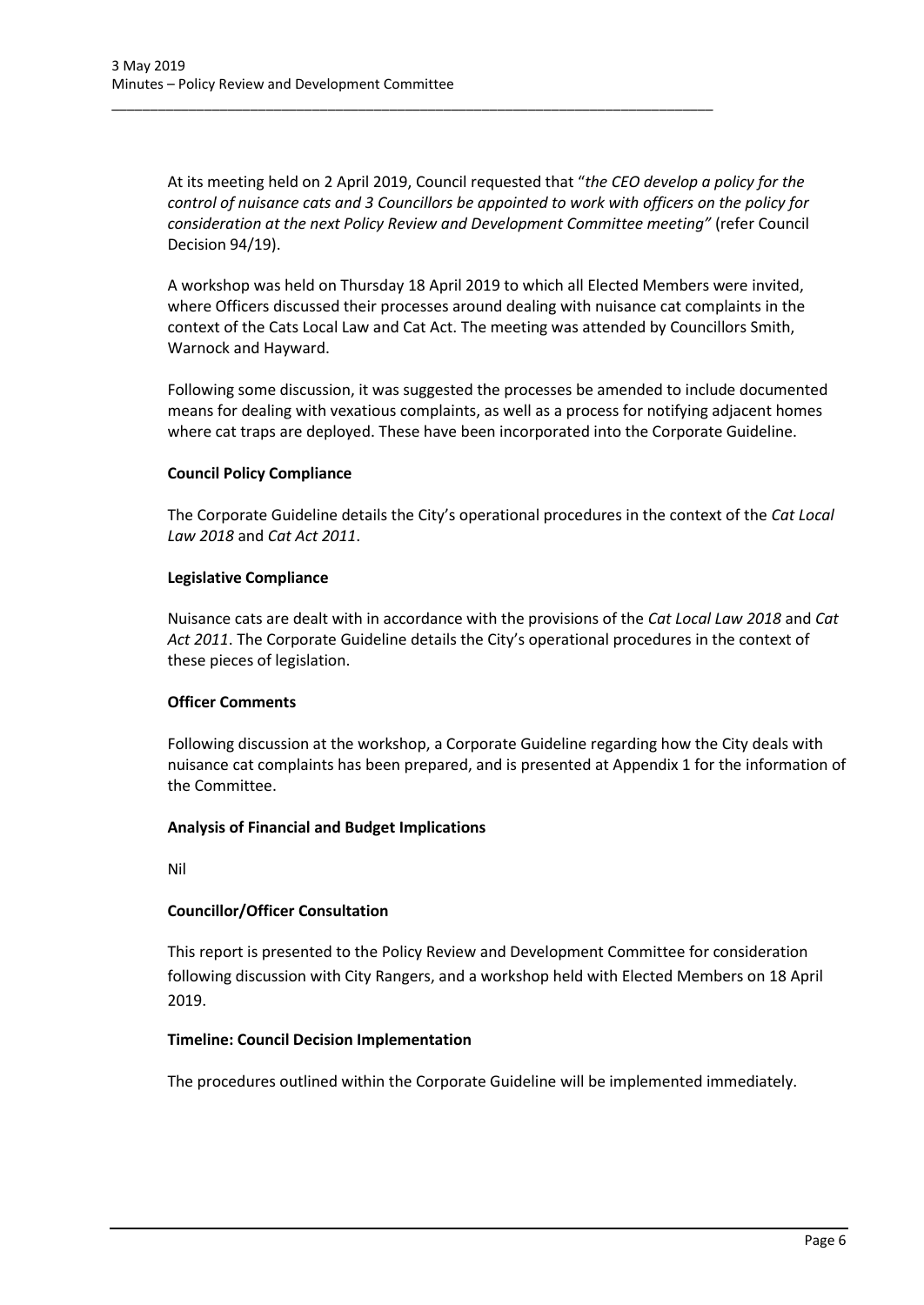# **Outcome of Meeting – 3 May 2019**

The executive recommendation as printed was moved by Cr Hayward and seconded by Mr Seaward and was carried unanimously as follows:

## *That the Policy Review and Development Committee:*

\_\_\_\_\_\_\_\_\_\_\_\_\_\_\_\_\_\_\_\_\_\_\_\_\_\_\_\_\_\_\_\_\_\_\_\_\_\_\_\_\_\_\_\_\_\_\_\_\_\_\_\_\_\_\_\_\_\_\_\_\_\_\_\_\_\_\_\_\_\_\_\_\_\_\_\_\_\_

- *1. Notes the Corporate Guideline – Dealing with Nuisance Cats as presented at Appendix 1 for immediate implementation; and*
- *2. Requests the Chief Executive Officer provide a report to the first Policy Review and Development Committee meeting in 2020 detailing statistics/outcomes from the balance of 2019 since the implementation of the Corporate Guideline.*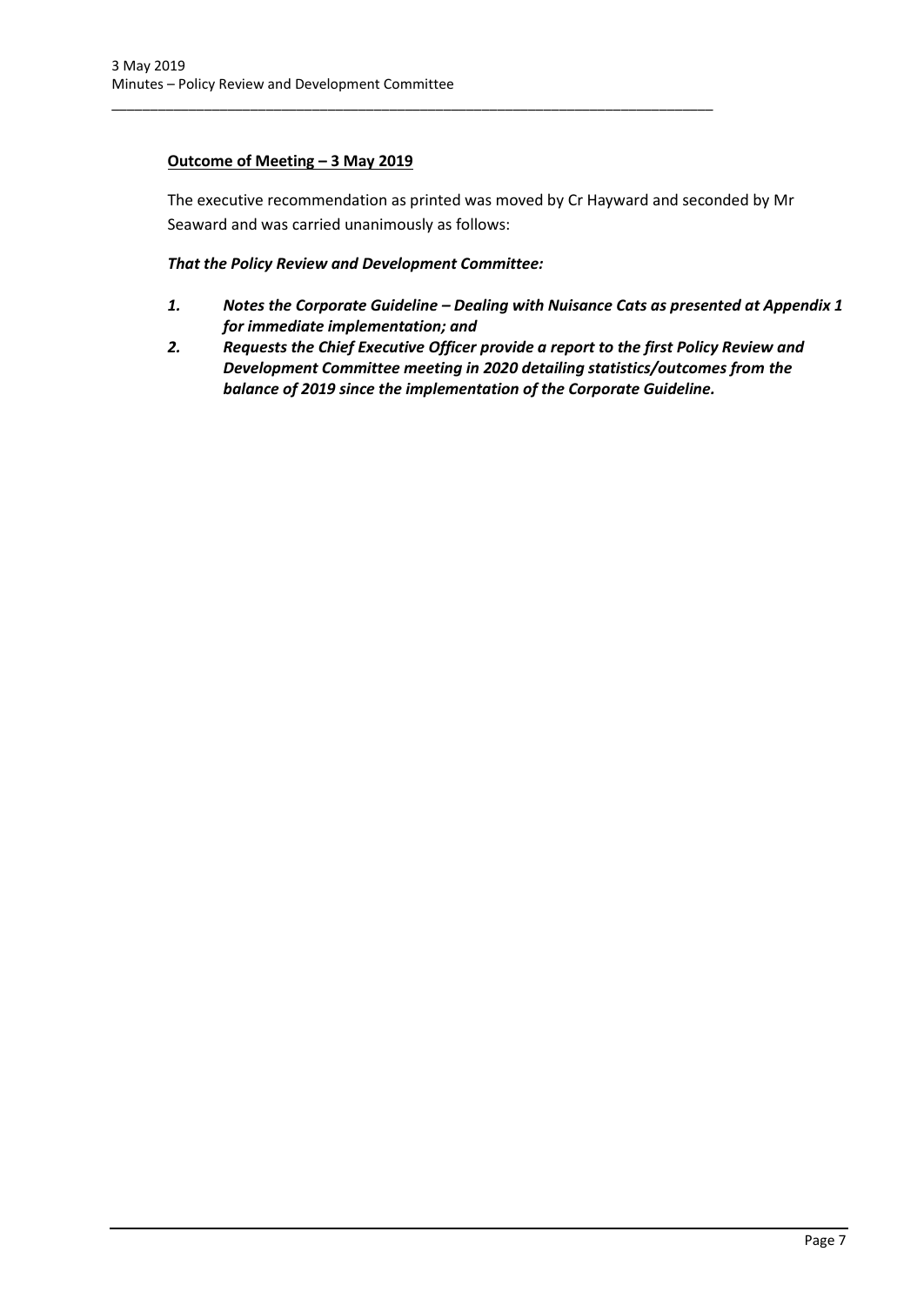## <span id="page-8-0"></span>**10.2 Review of Council Policy: Equal Opportunity**

\_\_\_\_\_\_\_\_\_\_\_\_\_\_\_\_\_\_\_\_\_\_\_\_\_\_\_\_\_\_\_\_\_\_\_\_\_\_\_\_\_\_\_\_\_\_\_\_\_\_\_\_\_\_\_\_\_\_\_\_\_\_\_\_\_\_\_\_\_\_\_\_\_\_\_\_\_\_

| <b>Applicant/Proponent:</b> | Internal                                                    |                             |  |
|-----------------------------|-------------------------------------------------------------|-----------------------------|--|
| <b>Responsible Officer:</b> | Odetta Robertson, Manager Organisational Development and HR |                             |  |
| <b>Responsible Manager:</b> | Odetta Robertson, Manager Organisational Development and HR |                             |  |
| Executive:                  | Mal Osborne, Chief Executive Officer                        |                             |  |
| <b>Authority/Discretion</b> | Advocacy                                                    | Review                      |  |
|                             | Executive/Strategic                                         | Quasi-Judicial              |  |
|                             | ⊠<br>Legislative                                            | <b>Information Purposes</b> |  |
| <b>Attachments:</b>         | Appendix 2: Amended Equal Opportunity Policy                |                             |  |

#### **Summary**

This report is presented to the Policy Review and Development Committee (PRDC) to facilitate a review of current Council Policy – Equal Opportunity. The policy was last reviewed in March 2017 and is now due for its biennial review.

## **Executive Recommendation**

That the Policy Review and Development Committee recommend that Council adopt the revised Council Policy – Equal Opportunity as presented.

*Voting Requirement: Simple Majority* 

## **Strategic Relevance**

| Theme 4:       | Our City                                                                                                                             |
|----------------|--------------------------------------------------------------------------------------------------------------------------------------|
| Goal:          | Civic leadership, partnerships and sound governance in delivering with                                                               |
|                | and for the community.                                                                                                               |
| Objective 4.4: | A skilled organisation, which exercise responsible asset stewardship,<br>sound financial management, and exemplary customer service. |

## **Regional Impact Statement**

N/A

## **Background**

Initially a work procedure, Council Policy – Equal Opportunity was adopted by Council on 22 June 1999 and last reviewed in March 2017. The purpose of the Policy is to ensure the fair and equitable treatment of persons accessing the City of Bunbury's services/facilities (members of the public) and/or in the course of employment with the City of Bunbury.

## **Council Policy Compliance**

This report facilitates the review of an existing Council policy.

## **Legislative Compliance**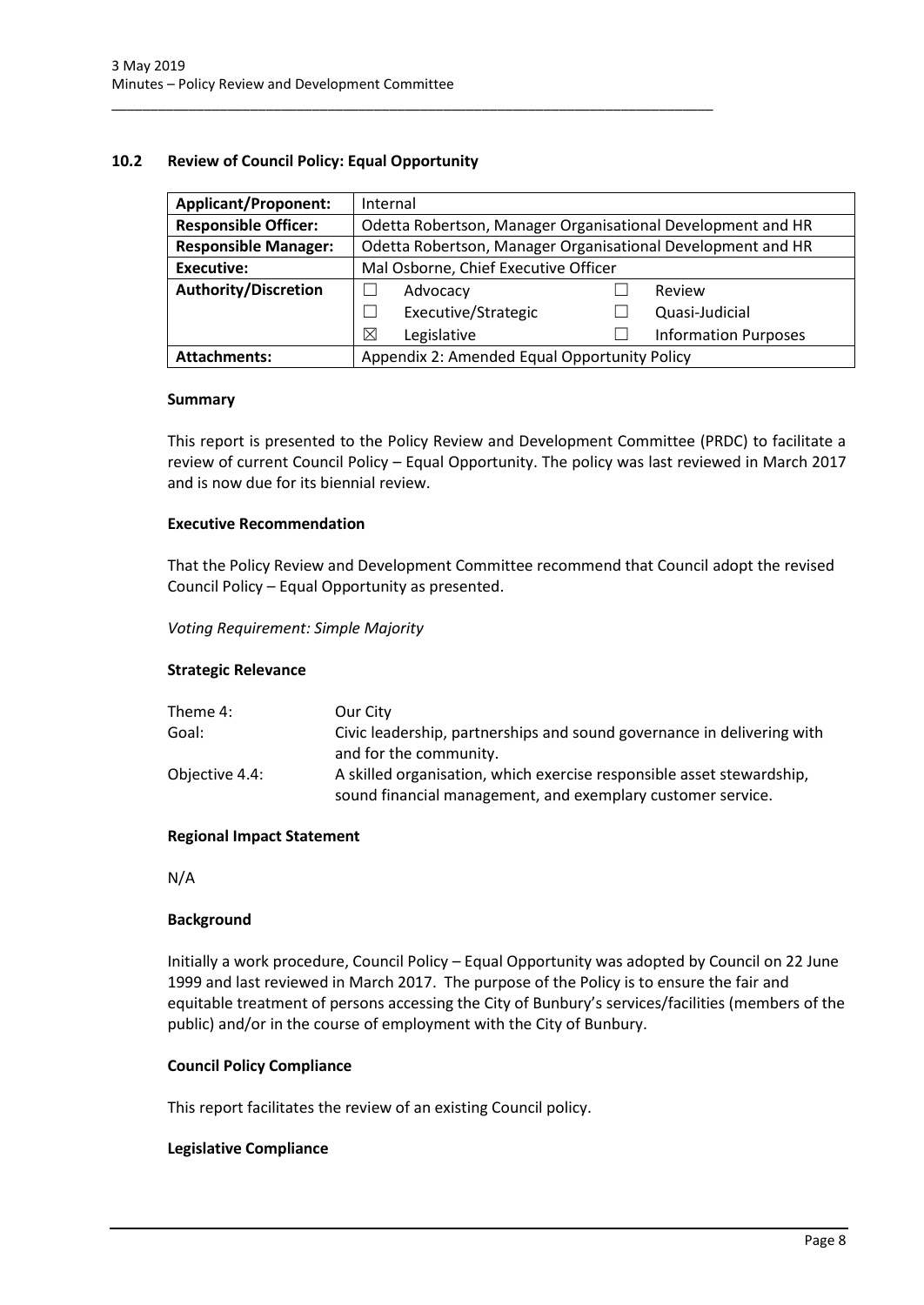- Local Government Act 1995
- Equal Opportunity Act 1984
- Fair Work Act 2009 (Cth)
- Age Discrimination Act 2004 (Cth)
- Workplace Gender Equality Act 2012 (Cth)

\_\_\_\_\_\_\_\_\_\_\_\_\_\_\_\_\_\_\_\_\_\_\_\_\_\_\_\_\_\_\_\_\_\_\_\_\_\_\_\_\_\_\_\_\_\_\_\_\_\_\_\_\_\_\_\_\_\_\_\_\_\_\_\_\_\_\_\_\_\_\_\_\_\_\_\_\_\_

- Disability Discrimination Act 1992 (Cth)
- Sex Discrimination Act 1984 (Cth)
- Racial Discrimination Act 1975 (Cth)

## **Officer Comments**

Officers have undertaken a review of this Policy, with only minor amendments proposed as detailed at Appendix 2.

## **Analysis of Financial and Budget Implications**

The Policy will not have any impact on the budget.

## **Community Consultation**

Not applicable in regards to this Policy

## **Councillor/Officer Consultation**

The revised policy is presented to the PRDC for consideration and discussion.

## **Applicant Consultation**

N/A

## **Timeline: Council Decision Implementation**

Any recommendations from the Committee will be presented to Council at the 21/28 May round of meetings.

## **Outcome of Meeting – 3 May 2019**

The executive recommendation as printed was moved by Mayor Brennan and seconded by Cr Hayward and was carried unanimously as follows:

# *That the Policy Review and Development Committee recommend that Council adopt the revised Council Policy – Equal Opportunity as presented.*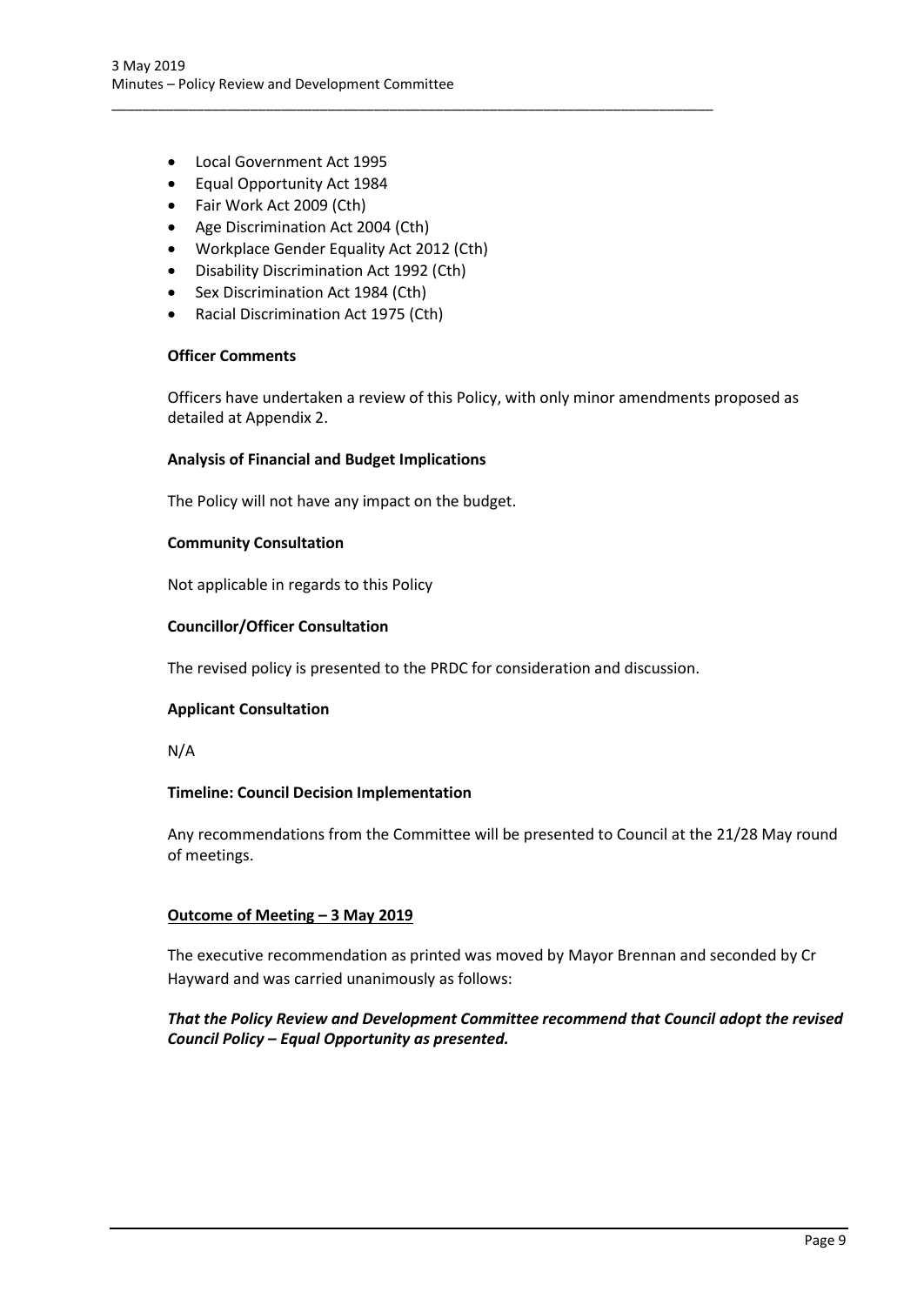## <span id="page-10-0"></span>**10.3 Review of Council Policy: Asset Monitoring**

\_\_\_\_\_\_\_\_\_\_\_\_\_\_\_\_\_\_\_\_\_\_\_\_\_\_\_\_\_\_\_\_\_\_\_\_\_\_\_\_\_\_\_\_\_\_\_\_\_\_\_\_\_\_\_\_\_\_\_\_\_\_\_\_\_\_\_\_\_\_\_\_\_\_\_\_\_\_

| <b>Applicant/Proponent:</b> | Internal                                                    |  |                             |
|-----------------------------|-------------------------------------------------------------|--|-----------------------------|
| <b>Responsible Officer:</b> | Odetta Robertson, Manager Organisational Development and HR |  |                             |
| <b>Responsible Manager:</b> | Odetta Robertson, Manager Organisational Development and HR |  |                             |
| Executive:                  | Mal Osborne, Chief Executive Officer                        |  |                             |
| <b>Authority/Discretion</b> | Advocacy                                                    |  | Review                      |
|                             | Executive/Strategic                                         |  | Quasi-Judicial              |
|                             | ⊠<br>Legislative                                            |  | <b>Information Purposes</b> |
| <b>Attachments:</b>         | Appendix 3: Amended Asset Monitoring Policy                 |  |                             |

#### **Summary**

This report is presented to the Policy Review and Development Committee (PRDC) to facilitate a review of current Council Policy – Asset Monitoring. The policy was last reviewed in March 2017 and is now due for its biennial review.

## **Executive Recommendation**

That the Policy Review and Development Committee recommend that Council adopt the revised Council Policy – Asset Monitoring as presented.

*Voting Requirement: Simple Majority* 

## **Strategic Relevance**

| Theme 4:       | Our City                                                                                                                             |
|----------------|--------------------------------------------------------------------------------------------------------------------------------------|
| Goal:          | Civic leadership, partnerships and sound governance in delivering with                                                               |
|                | and for the community.                                                                                                               |
| Objective 4.4: | A skilled organisation, which exercise responsible asset stewardship,<br>sound financial management, and exemplary customer service. |

## **Regional Impact Statement**

N/A

## **Background**

This policy facilitates the protection of the City's assets and equipment, as well as assisting with the management of the City's mobile assets.

The City of Bunbury is committed to providing a safe work environment for its employees and the community in which unlawful, antisocial and inappropriate activity is kept to a minimum while respecting the individual rights of privacy.

The policy ensures that the possible use of workplace surveillance will be compliant with the requirements of relevant legislation, including the *Surveillance Device Act 1998*.

## **Council Policy Compliance**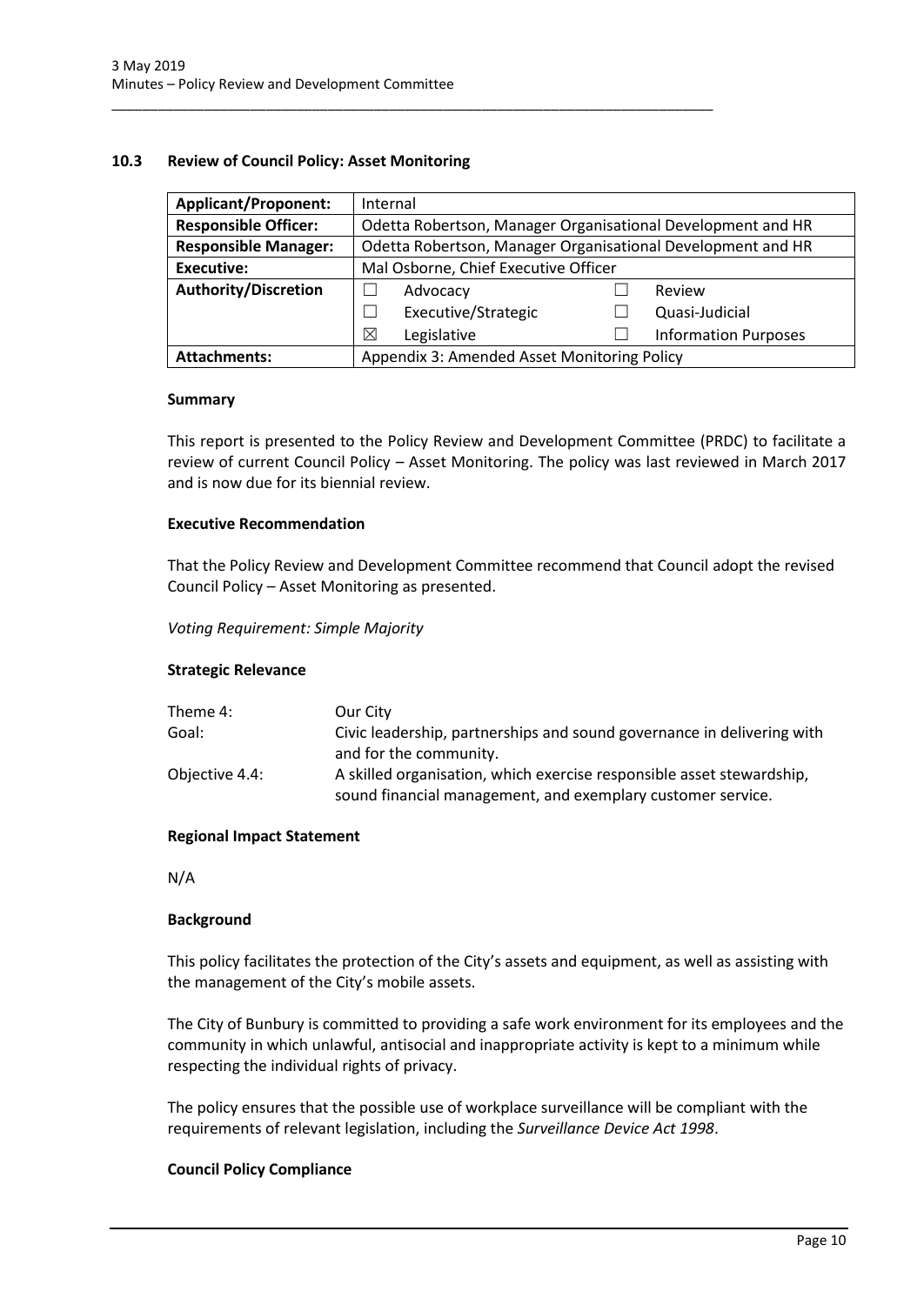This report facilitates the review of an existing Council policy.

\_\_\_\_\_\_\_\_\_\_\_\_\_\_\_\_\_\_\_\_\_\_\_\_\_\_\_\_\_\_\_\_\_\_\_\_\_\_\_\_\_\_\_\_\_\_\_\_\_\_\_\_\_\_\_\_\_\_\_\_\_\_\_\_\_\_\_\_\_\_\_\_\_\_\_\_\_\_

## **Legislative Compliance**

The *Surveillance Device Act 1998* requires organisations to have in place policies prior to any surveillance activities being implemented, to ensure all affected persons (employees) are fully aware of the City's intentions in this regard.

## **Officer Comments**

Officers have undertaken a review of this Policy, with only minor amendments proposed as detailed at Appendix 3. It is proposed that the "acknowledgement" section of the policy be removed as this is now covered off during employee inductions as well as contained in employee contracts.

## **Analysis of Financial and Budget Implications**

The Policy will not have any impact on the budget.

## **Community Consultation**

Not applicable in regards to this Policy

## **Councillor/Officer Consultation**

The revised policy is presented to the PRDC for consideration and discussion.

## **Applicant Consultation**

N/A

## **Timeline: Council Decision Implementation**

Any recommendations from the Committee will be presented to Council at the 21/28 May round of meetings.

# **Outcome of Meeting – 3 May 2019**

The executive recommendation as printed was moved by Cr Hayward and seconded by Mr Seaward and was carried unanimously as follows:

# *That the Policy Review and Development Committee recommend that Council adopt the revised Council Policy – Asset Monitoring as presented.*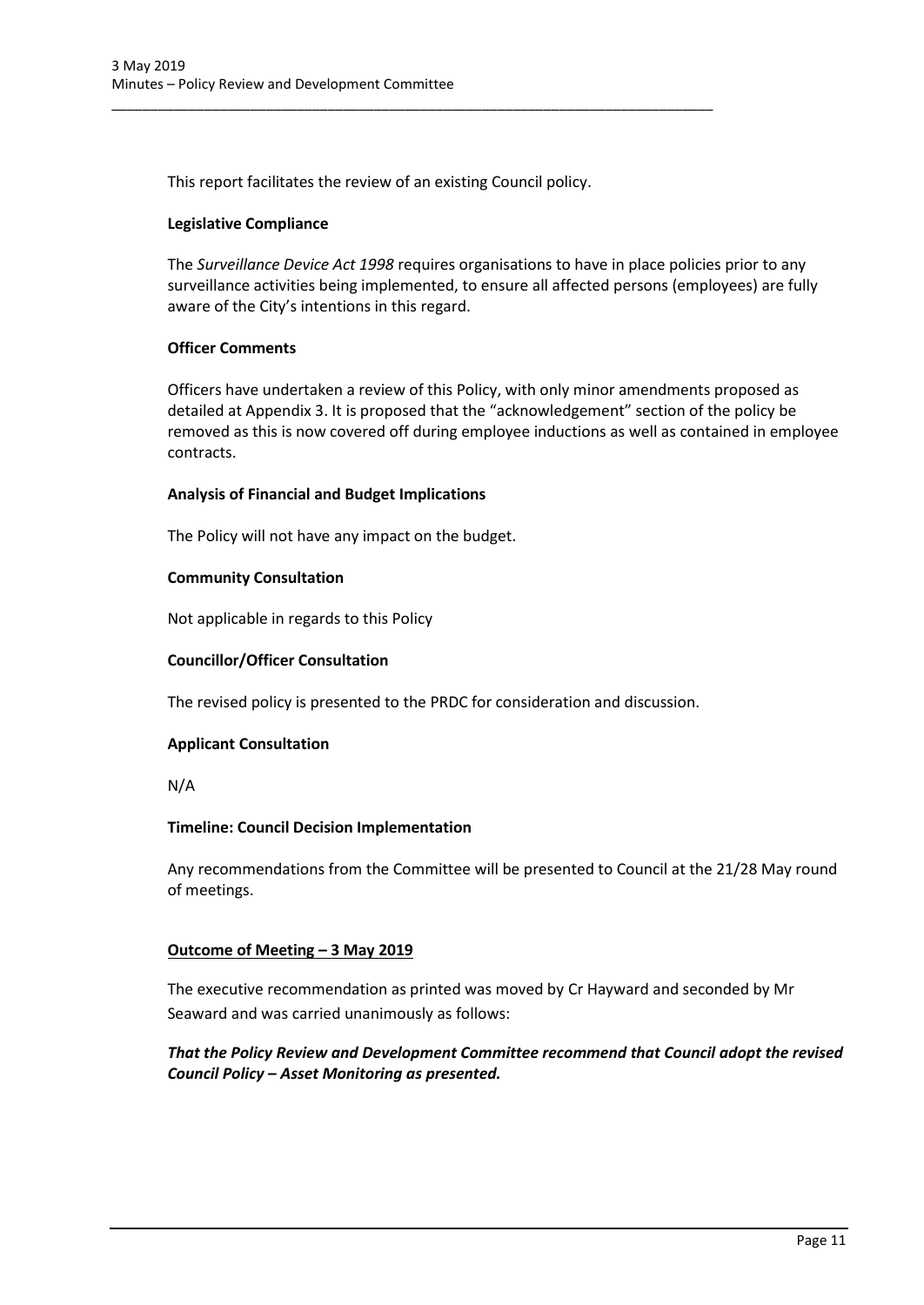## <span id="page-12-0"></span>**10.4 Review of Council Policy: Civic Commendations**

\_\_\_\_\_\_\_\_\_\_\_\_\_\_\_\_\_\_\_\_\_\_\_\_\_\_\_\_\_\_\_\_\_\_\_\_\_\_\_\_\_\_\_\_\_\_\_\_\_\_\_\_\_\_\_\_\_\_\_\_\_\_\_\_\_\_\_\_\_\_\_\_\_\_\_\_\_\_

| <b>Applicant/Proponent:</b> | Internal                                       |  |                             |
|-----------------------------|------------------------------------------------|--|-----------------------------|
| <b>Responsible Officer:</b> | Greg Golinski, Manager Governance              |  |                             |
| <b>Responsible Manager:</b> | Greg Golinski, Manager Governance              |  |                             |
| <b>Executive:</b>           | Mal Osborne, Chief Executive Officer           |  |                             |
| <b>Authority/Discretion</b> | Advocacy                                       |  | Review                      |
|                             | Executive/Strategic                            |  | Quasi-Judicial              |
|                             | Legislative<br>$\boxtimes$                     |  | <b>Information Purposes</b> |
| <b>Attachments:</b>         | Appendix 4: Council Policy Civic Commendations |  |                             |

#### **Summary**

This report is presented to the Policy Review and Development Committee (PRDC) to facilitate a review of current Council Policy – Civic Commendations. The policy was last reviewed in June 2017 and is now due for its biennial review.

## **Executive Recommendation**

That the Policy Review and Development Committee recommend that Council note the review of existing Council Policy – Civic Commendations, with no changes recommended.

*Voting Requirement: Simple Majority* 

## **Strategic Relevance**

| Theme 4:       | Our City                                                                                                                             |
|----------------|--------------------------------------------------------------------------------------------------------------------------------------|
| Goal:          | Civic leadership, partnerships and sound governance in delivering with                                                               |
|                | and for the community.                                                                                                               |
| Objective 4.4: | A skilled organisation, which exercise responsible asset stewardship,<br>sound financial management, and exemplary customer service. |

## **Regional Impact Statement**

N/A

#### **Background**

This policy was last reviewed by Council in June 2017, and is presented to the PRDC for discussion and review as part of Council's policy review schedule.

## **Council Policy Compliance**

This report facilitates the review of an existing Council policy.

## **Legislative Compliance**

There is no legislative compliance impacting upon this report.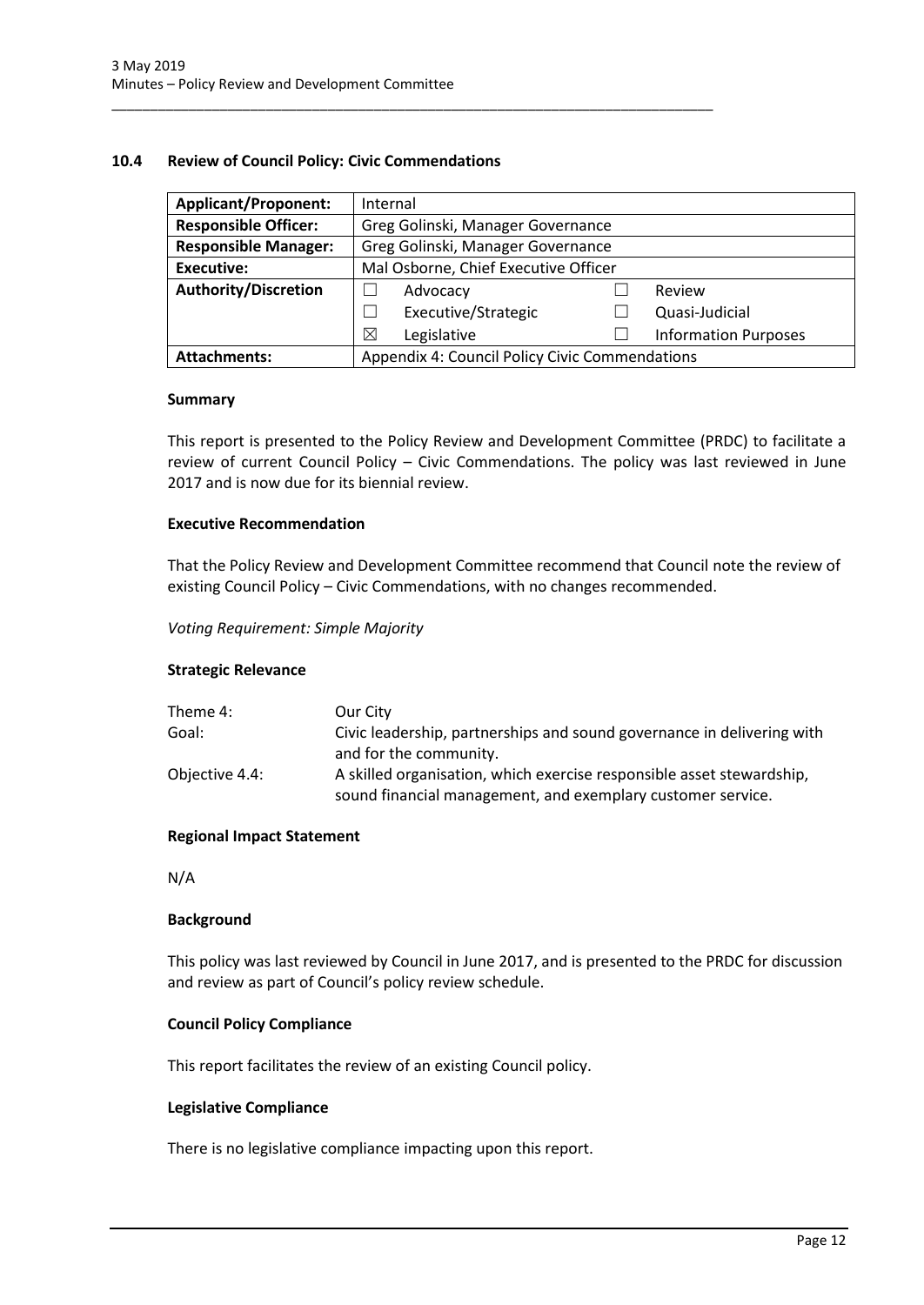## **Officer Comments**

Officers have undertaken a review of the Council Policy Civic Commendations as presented at Appendix 4.

The Policy provides a process for the receipt and assessment of civic commendation and other award nominations on behalf of the City of Bunbury, to enable Council to recognise the efforts and achievements of community members who have contributed to the City.

It is suggested the content of the current policy is appropriate.

\_\_\_\_\_\_\_\_\_\_\_\_\_\_\_\_\_\_\_\_\_\_\_\_\_\_\_\_\_\_\_\_\_\_\_\_\_\_\_\_\_\_\_\_\_\_\_\_\_\_\_\_\_\_\_\_\_\_\_\_\_\_\_\_\_\_\_\_\_\_\_\_\_\_\_\_\_\_

## **Analysis of Financial and Budget Implications**

The Policy will not have any impact on the budget.

## **Community Consultation**

Not applicable in regards to this Policy

## **Councillor/Officer Consultation**

This policy is presented to the PRDC for consideration and discussion.

## **Applicant Consultation**

N/A

# **Timeline: Council Decision Implementation**

Any recommendations from the Committee will be presented to Council at the 21/28 May round of meetings.

## **Outcome of Meeting – 3 May 2019**

The executive recommendation as printed was moved by Mayor Brennan and seconded by Cr Hayward and was carried unanimously as follows:

*That the Policy Review and Development Committee recommend that Council note the review of existing Council Policy – Civic Commendations, with no changes recommended.*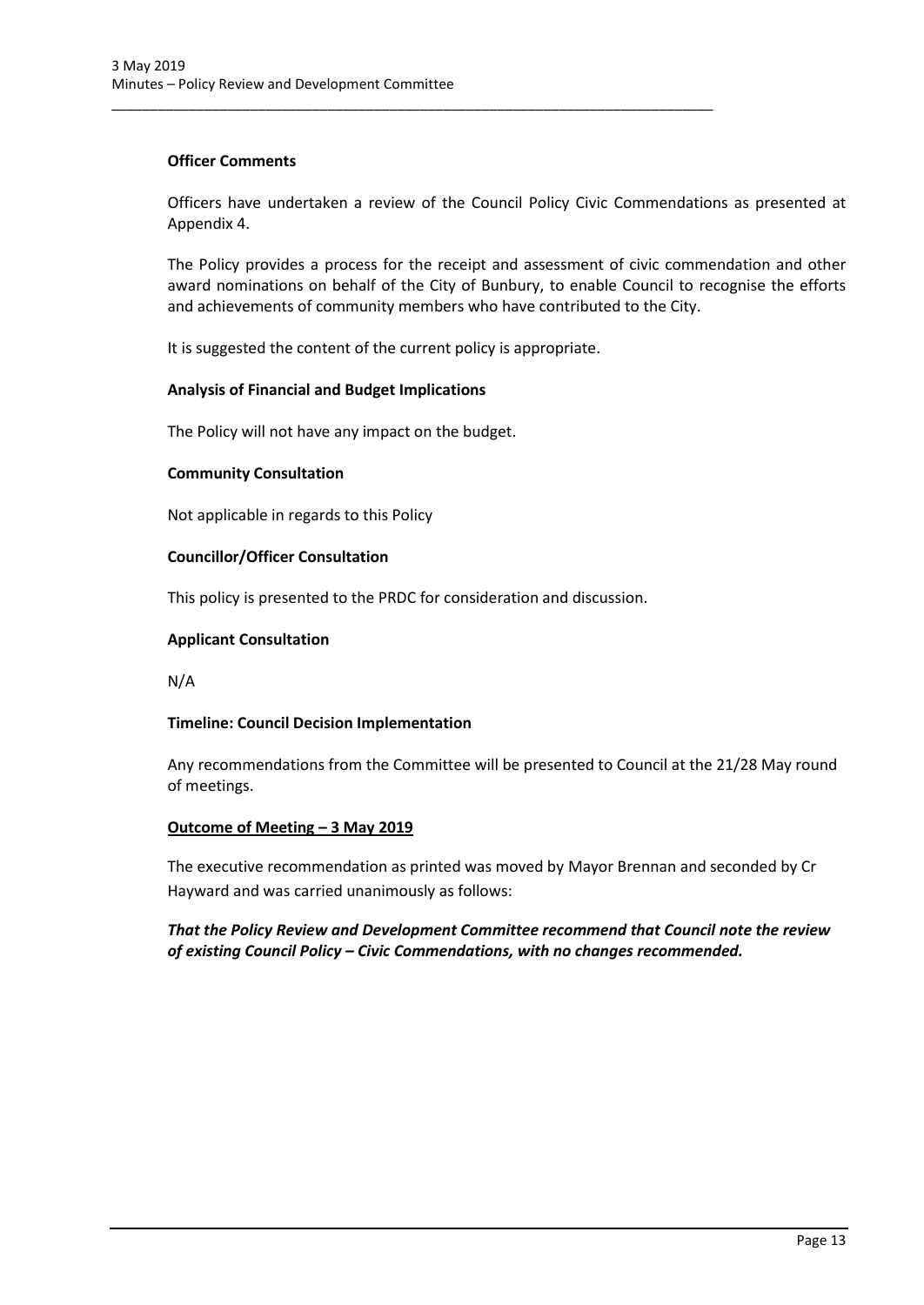## <span id="page-14-0"></span>**10.5 Review of Council Policy: Media Statements**

\_\_\_\_\_\_\_\_\_\_\_\_\_\_\_\_\_\_\_\_\_\_\_\_\_\_\_\_\_\_\_\_\_\_\_\_\_\_\_\_\_\_\_\_\_\_\_\_\_\_\_\_\_\_\_\_\_\_\_\_\_\_\_\_\_\_\_\_\_\_\_\_\_\_\_\_\_\_

| <b>Applicant/Proponent:</b> | Internal                                    |                             |
|-----------------------------|---------------------------------------------|-----------------------------|
| <b>Responsible Officer:</b> | Greg Golinski, Manager Governance           |                             |
| <b>Responsible Manager:</b> | Greg Golinski, Manager Governance           |                             |
| Executive:                  | Mal Osborne, Chief Executive Officer        |                             |
| <b>Authority/Discretion</b> | Advocacy                                    | Review                      |
|                             | Executive/Strategic                         | Quasi-Judicial              |
|                             | ⊠<br>Legislative                            | <b>Information Purposes</b> |
| <b>Attachments:</b>         | Appendix 5: Council Policy Media Statements |                             |

#### **Summary**

This report is presented to the Policy Review and Development Committee (PRDC) to facilitate a review of current Council Policy – Media Statements. The policy was last reviewed in June 2017 and is now due for its biennial review.

## **Executive Recommendation**

That the Policy Review and Development Committee recommend that Council note the review of existing Council Policy – Media Statements, with no changes recommended.

*Voting Requirement: Simple Majority* 

## **Strategic Relevance**

| Theme 4:       | Our City                                                                                                                             |
|----------------|--------------------------------------------------------------------------------------------------------------------------------------|
| Goal:          | Civic leadership, partnerships and sound governance in delivering with                                                               |
|                | and for the community.                                                                                                               |
| Objective 4.4: | A skilled organisation, which exercise responsible asset stewardship,<br>sound financial management, and exemplary customer service. |

## **Regional Impact Statement**

N/A

#### **Background**

This policy was last reviewed by Council in June 2017, and is presented to the PRDC for discussion and review as part of Council's policy review schedule. The policy provides guidance and procedures as to how the City of Bunbury manages its media processes.

## **Council Policy Compliance**

This report facilitates the review of an existing Council policy.

#### **Legislative Compliance**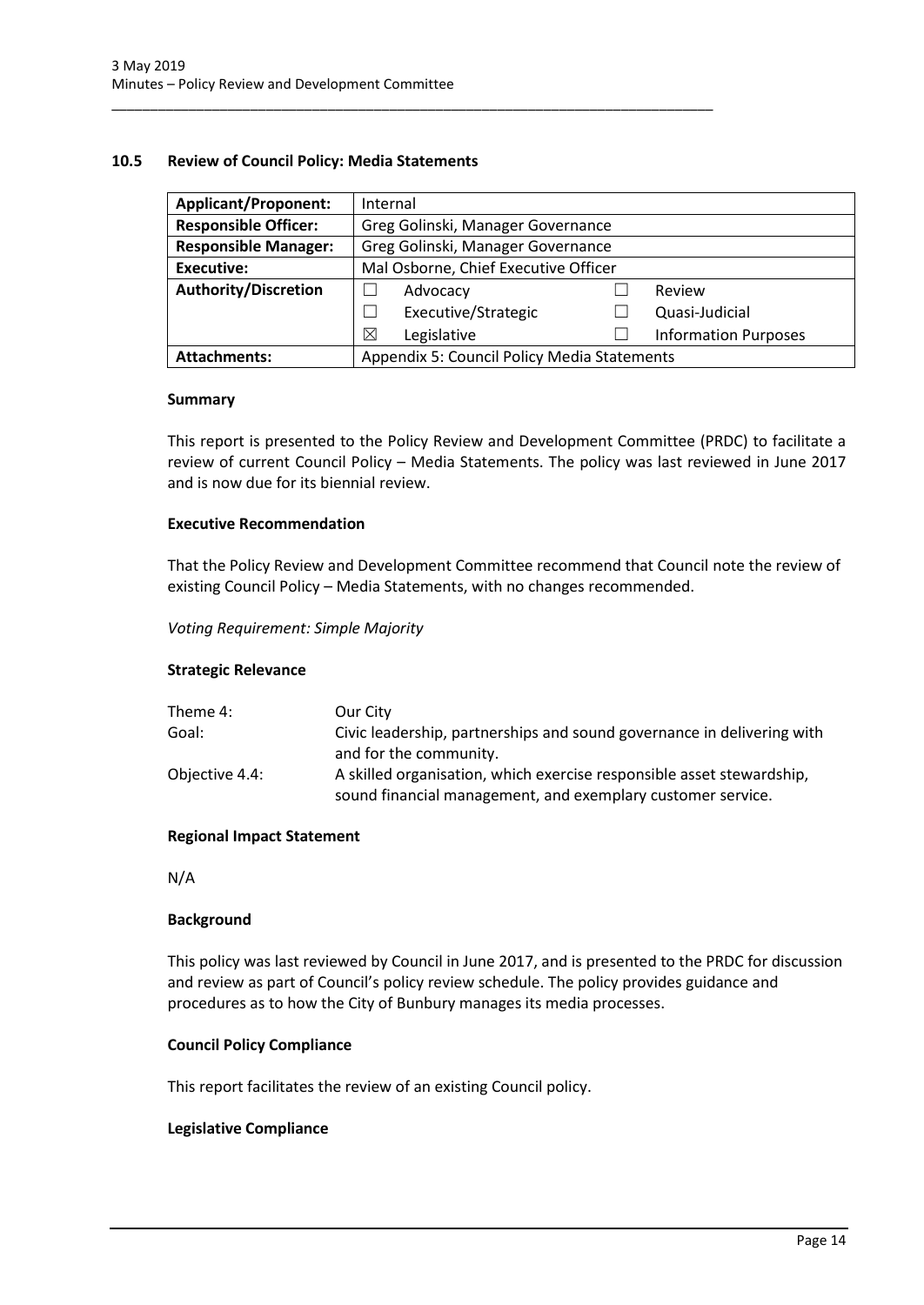Section 2.8 of the *Local Government Act 1995* defines the role of a Mayor, which in part extends to speaking on behalf of the local government. The Media Statements policy expands on the processes around engagement with the media.

\_\_\_\_\_\_\_\_\_\_\_\_\_\_\_\_\_\_\_\_\_\_\_\_\_\_\_\_\_\_\_\_\_\_\_\_\_\_\_\_\_\_\_\_\_\_\_\_\_\_\_\_\_\_\_\_\_\_\_\_\_\_\_\_\_\_\_\_\_\_\_\_\_\_\_\_\_\_

## **Officer Comments**

Although the *Local Government Act 1995* already prescribes that the Mayor will be the spokesperson for the local government, the policy is a useful resource for external parties wishing to undertake media-related enquiries with the City.

Officers have undertaken a review of the Council Policy Media Statements as presented at Appendix 5, and suggest that the content of the current policy is appropriate.

## **Analysis of Financial and Budget Implications**

The Policy will not have any impact on the budget.

## **Community Consultation**

Not applicable in regards to this Policy

## **Councillor/Officer Consultation**

This policy is presented to the PRDC for consideration and discussion.

## **Applicant Consultation**

N/A

## **Timeline: Council Decision Implementation**

Any recommendations from the Committee will be presented to Council at the 21/28 May round of meetings.

## **Outcome of Meeting – 3 May 2019**

The executive recommendation as printed was moved by Mr Seaward and seconded by Mayor Brennan and was carried unanimously as follows:

*That the Policy Review and Development Committee recommend that Council note the review of existing Council Policy – Media Statements, with no changes recommended.*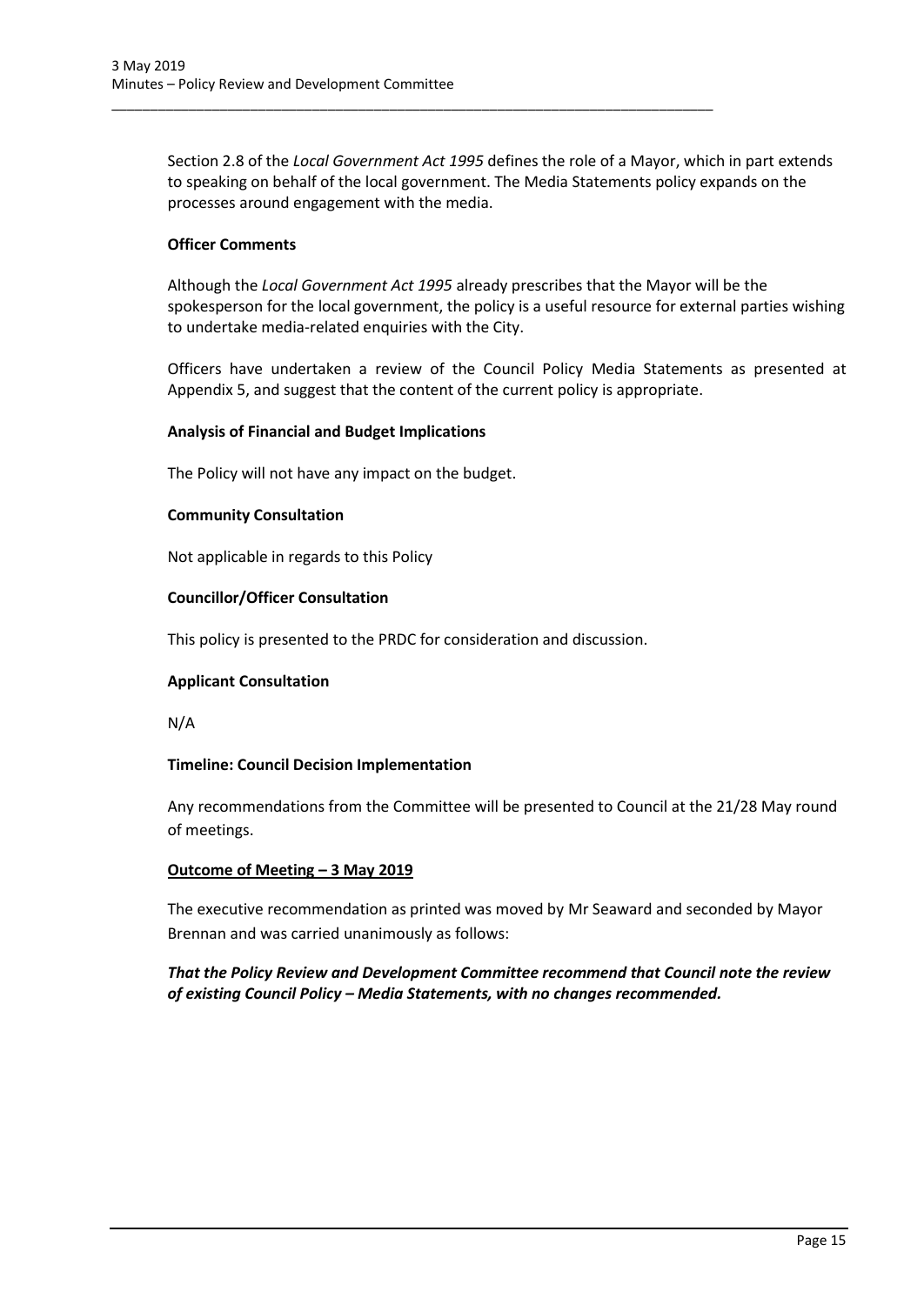## <span id="page-16-0"></span>**10.6 Review of Council Policy: Bunbury Museum, Heritage Centre and Local Studies Collection**

\_\_\_\_\_\_\_\_\_\_\_\_\_\_\_\_\_\_\_\_\_\_\_\_\_\_\_\_\_\_\_\_\_\_\_\_\_\_\_\_\_\_\_\_\_\_\_\_\_\_\_\_\_\_\_\_\_\_\_\_\_\_\_\_\_\_\_\_\_\_\_\_\_\_\_\_\_\_

| <b>Applicant/Proponent:</b> | Internal                                                        |  |
|-----------------------------|-----------------------------------------------------------------|--|
| <b>Responsible Officer:</b> | Michael Fraser, A/Manager Cultural Development and Libraries    |  |
| <b>Responsible Manager:</b> | Michael Fraser, A/Manager Cultural Development and Libraries    |  |
| Executive:                  | Stephanie Addison-Brown, Director Corporate and Community       |  |
|                             | <b>Services</b>                                                 |  |
| <b>Authority/Discretion</b> | Review<br>Advocacy                                              |  |
|                             | Executive/Strategic<br>Quasi-Judicial<br>$\mathsf{L}$           |  |
|                             | ⊠<br>Legislative<br><b>Information Purposes</b>                 |  |
| <b>Attachments:</b>         | Appendix 6A: Council Policy Bunbury Museum, Heritage Centre and |  |
|                             | <b>Local Studies Collection</b>                                 |  |
|                             | Appendix 6B: Corporate Guideline Bunbury Museum, Heritage       |  |
|                             | Centre and Local Studies Collection                             |  |

#### **Summary**

This report is presented to the Policy Review and Development Committee (PRDC) to facilitate a review of current Council Policy – Bunbury Museum, Heritage Centre and Local Studies Collection. The policy was last reviewed in December 2016 and is now due for its biennial review.

## **Executive Recommendation**

That the Policy Review and Development Committee recommend that Council note the review of existing Council Policy – Bunbury Museum, Heritage Centre and Local Studies Collection, with no changes recommended.

## *Voting Requirement: Simple Majority*

## **Strategic Relevance**

| Theme 4:       | Our City                                                               |
|----------------|------------------------------------------------------------------------|
| Goal:          | Civic leadership, partnerships and sound governance in delivering with |
|                | and for the community.                                                 |
| Objective 4.4: | A skilled organisation, which exercise responsible asset stewardship,  |
|                | sound financial management, and exemplary customer service.            |

## **Regional Impact Statement**

N/A

## **Background**

This policy was last reviewed by Council in December 2016, and is presented to the PRDC for discussion and review as part of Council's policy review schedule.

## **Council Policy Compliance**

This report facilitates the review of an existing Council policy.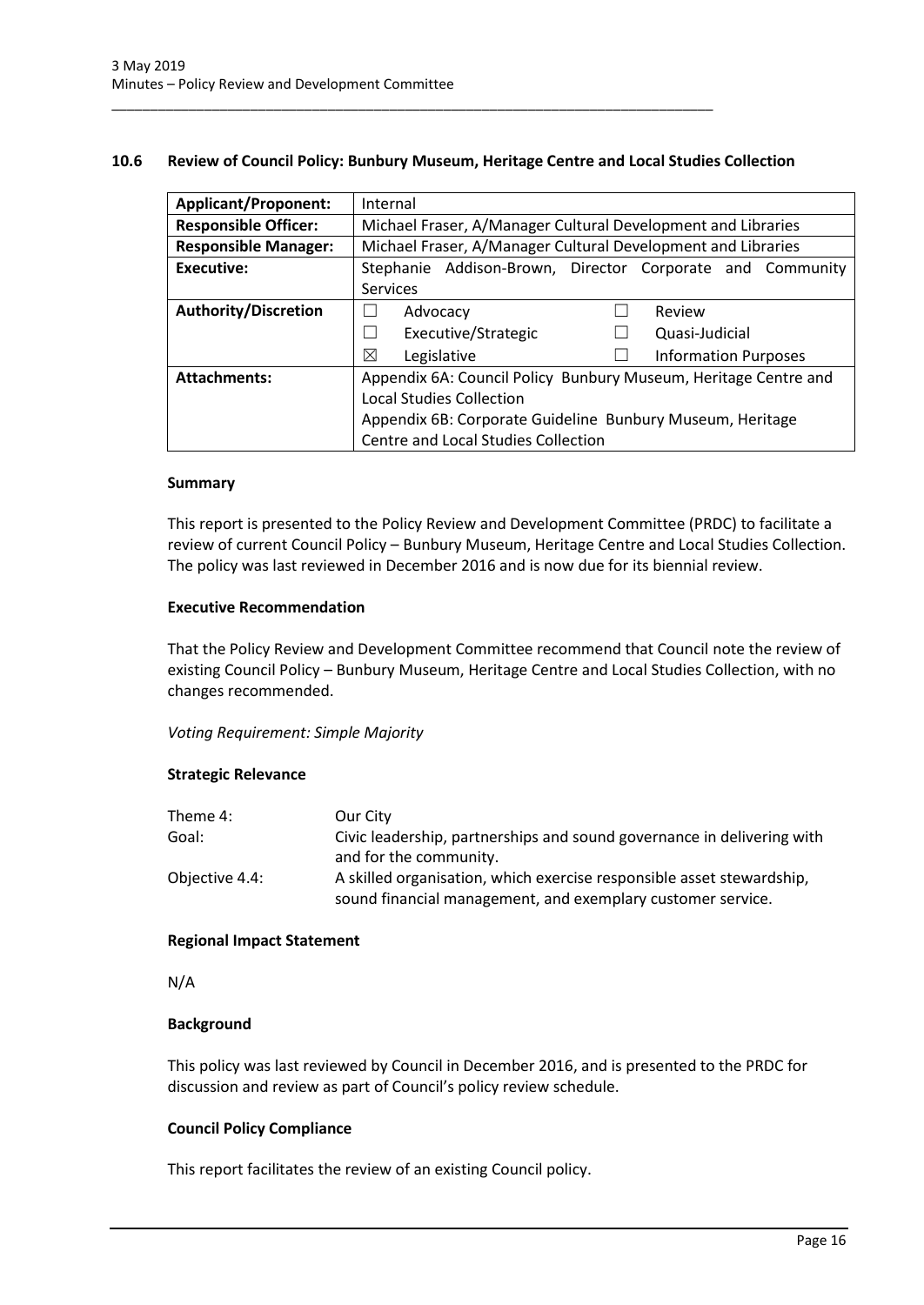## **Legislative Compliance**

N/A

## **Officer Comments**

This policy and associated Corporate Guideline (Appendix 6A and 6B respectively) underwent significant change in December 2016 as part of a thorough review of processes at that time. The policy was amended to maintain consistency with the City's current processes and procedures, and updated in accordance with professional museum standards generally.

Officers have undertaken a subsequent review of the Policy as presented at Appendix 6A, and suggest that the content of the current policy is appropriate and does not require amendment.

## **Analysis of Financial and Budget Implications**

The Policy will not have any impact on the budget.

## **Community Consultation**

Not applicable in regards to this Policy

## **Councillor/Officer Consultation**

This policy is presented to the PRDC for consideration and discussion.

\_\_\_\_\_\_\_\_\_\_\_\_\_\_\_\_\_\_\_\_\_\_\_\_\_\_\_\_\_\_\_\_\_\_\_\_\_\_\_\_\_\_\_\_\_\_\_\_\_\_\_\_\_\_\_\_\_\_\_\_\_\_\_\_\_\_\_\_\_\_\_\_\_\_\_\_\_\_

## **Applicant Consultation**

N/A

## **Timeline: Council Decision Implementation**

Any recommendations from the Committee will be presented to Council at the 21/28 May round of meetings.

# **Outcome of Meeting – 3 May 2019**

The executive recommendation as printed was moved by Cr Hayward and seconded by Mayor Brennan and was carried unanimously as follows:

*That the Policy Review and Development Committee recommend that Council note the review of existing Council Policy – Bunbury Museum, Heritage Centre and Local Studies Collection, with no changes recommended.*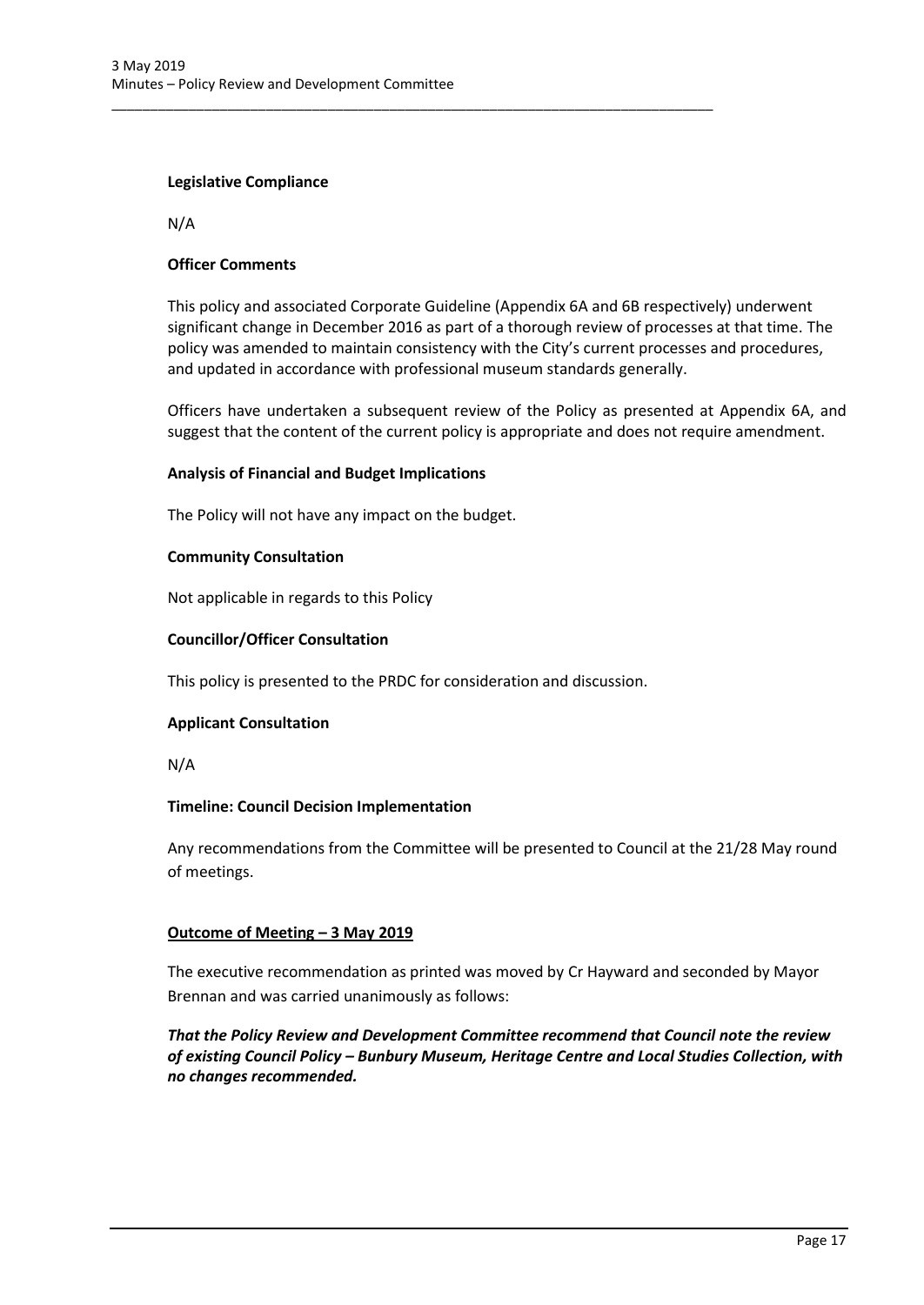## <span id="page-18-0"></span>**10.7 Review of Council Policy: Closed Circuit Television Systems**

\_\_\_\_\_\_\_\_\_\_\_\_\_\_\_\_\_\_\_\_\_\_\_\_\_\_\_\_\_\_\_\_\_\_\_\_\_\_\_\_\_\_\_\_\_\_\_\_\_\_\_\_\_\_\_\_\_\_\_\_\_\_\_\_\_\_\_\_\_\_\_\_\_\_\_\_\_\_

| <b>Applicant/Proponent:</b> | Internal                                                     |                             |
|-----------------------------|--------------------------------------------------------------|-----------------------------|
| <b>Responsible Officer:</b> | Sarah Upton, Manager Community Law, Safety and Environmental |                             |
|                             | Health                                                       |                             |
| <b>Responsible Manager:</b> | Sarah Upton, Manager Community Law, Safety and Environmental |                             |
|                             | Health                                                       |                             |
| <b>Executive:</b>           | Gary Barbour, Director Planning and Development Services     |                             |
| <b>Authority/Discretion</b> | Advocacy                                                     | Review                      |
|                             |                                                              |                             |
|                             | Executive/Strategic                                          | Quasi-Judicial              |
|                             | ⊠<br>Legislative                                             | <b>Information Purposes</b> |

#### **Summary**

This report is presented to the Policy Review and Development Committee (PRDC) to facilitate a review of current Council Policy – Closed Circuit Television Systems. The policy was last reviewed in March 2017 and is now due for its biennial review.

## **Executive Recommendation**

That the Policy Review and Development Committee recommend that Council adopt the revised Council Policy – Closed Circuit Television Systems as presented.

## *Voting Requirement: Simple Majority*

#### **Strategic Relevance**

| Theme 1:       | Our community and culture                                             |
|----------------|-----------------------------------------------------------------------|
| Goal:          | A safe, healthy and cohesive community, with a rich cultural life and |
|                | supportive social environment.                                        |
| Objective 1.1: | A community where people are safe and feel safe.                      |

## **Regional Impact Statement**

N/A

#### **Background**

This policy was last reviewed by Council in March 2017, and is presented to the PRDC for discussion and review as part of Council's policy review schedule.

## **Council Policy Compliance**

This report facilitates the review of an existing Council policy.

## **Legislative Compliance**

*Local Government Act 1995*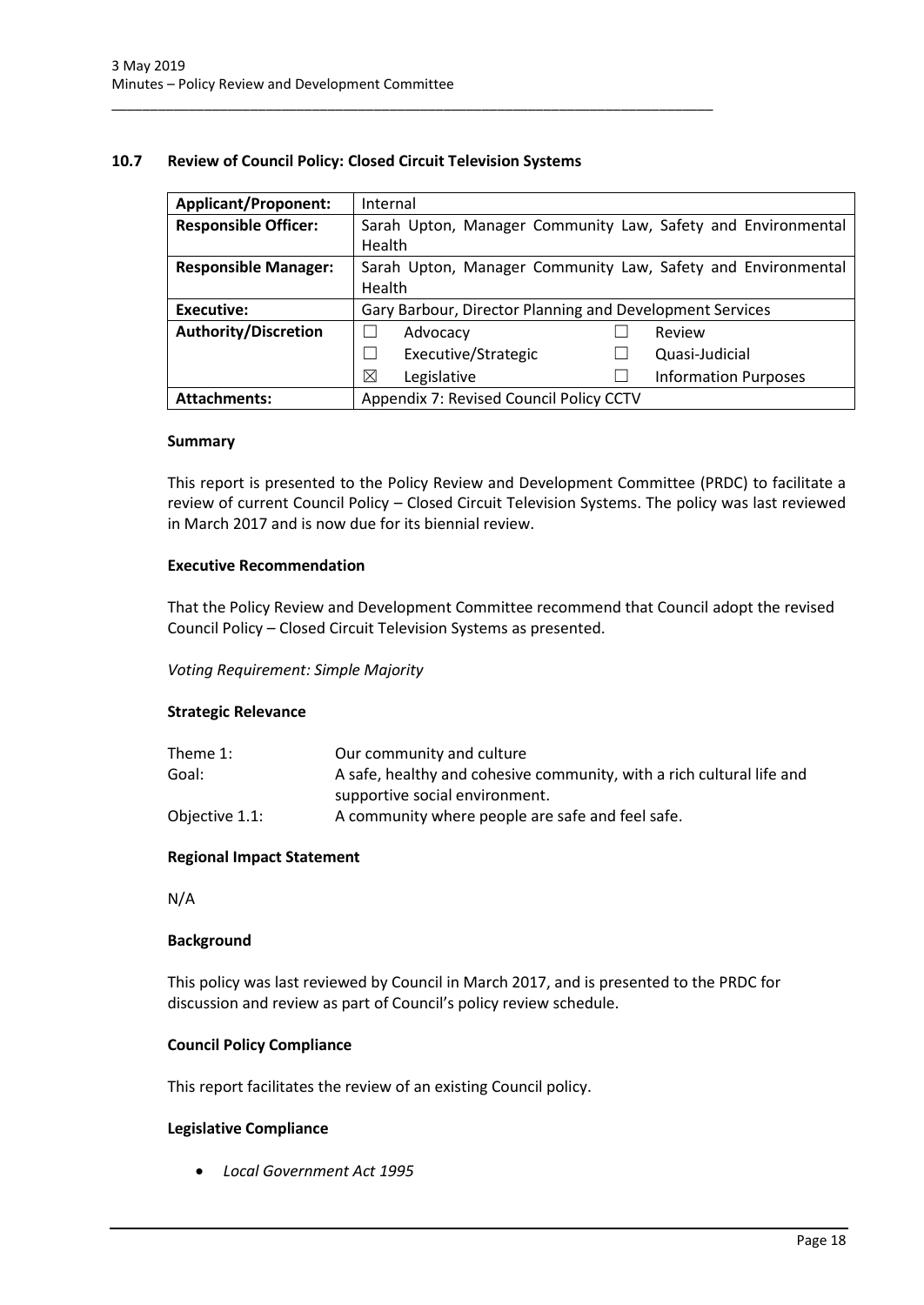*WA Criminal Code Act Compilation Act 1913* 

\_\_\_\_\_\_\_\_\_\_\_\_\_\_\_\_\_\_\_\_\_\_\_\_\_\_\_\_\_\_\_\_\_\_\_\_\_\_\_\_\_\_\_\_\_\_\_\_\_\_\_\_\_\_\_\_\_\_\_\_\_\_\_\_\_\_\_\_\_\_\_\_\_\_\_\_\_\_

- *Criminal Procedures Act 2004*
- *Memorandum of Understanding – Western Australia Policy and City of Bunbury – 30/10/2014*

## **Officer Comments**

Officers have undertaken a review of Council Policy CCTV, and recommend some minor changes as presented at Appendix 7. These changes do not affect the broader intent of the policy.

## **Analysis of Financial and Budget Implications**

The Policy will not have any impact on the budget.

## **Community Consultation**

Not applicable in regards to this Policy

## **Councillor/Officer Consultation**

This policy is presented to the PRDC for consideration and discussion.

## **Applicant Consultation**

N/A

## **Timeline: Council Decision Implementation**

Any recommendations from the Committee will be presented to Council at the 21/28 May round of meetings.

## **Outcome of Meeting – 3 May 2019**

The executive recommendation as printed was moved by Mr Seaward and seconded by Mayor Brennan and was carried unanimously as follows:

# *That the Policy Review and Development Committee recommend that Council adopt the revised Council Policy – Closed Circuit Television Systems as presented.*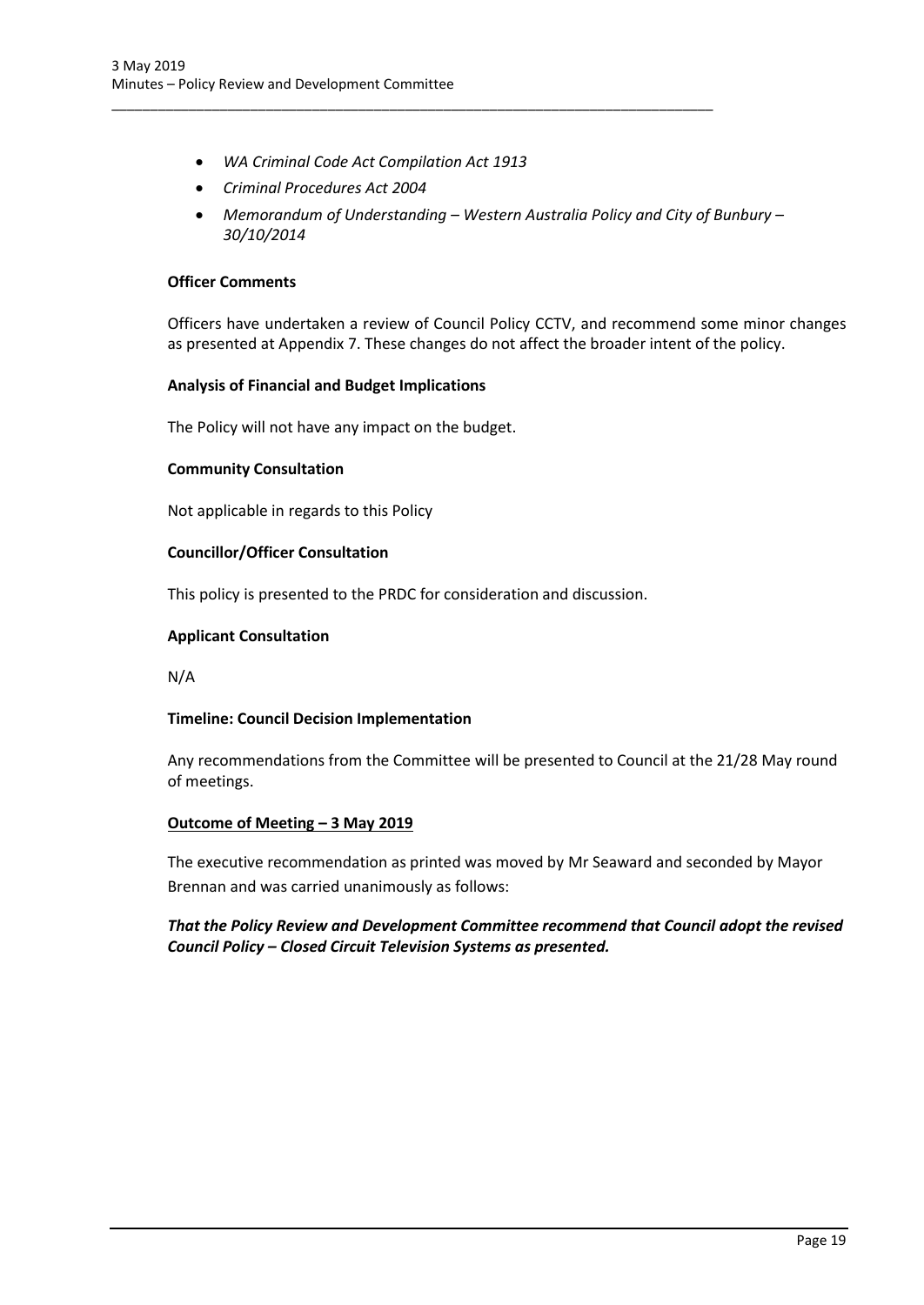## <span id="page-20-0"></span>**10.8 Review of Council Policy: Food Regulation Compliance and Enforcement**

\_\_\_\_\_\_\_\_\_\_\_\_\_\_\_\_\_\_\_\_\_\_\_\_\_\_\_\_\_\_\_\_\_\_\_\_\_\_\_\_\_\_\_\_\_\_\_\_\_\_\_\_\_\_\_\_\_\_\_\_\_\_\_\_\_\_\_\_\_\_\_\_\_\_\_\_\_\_

| <b>Applicant/Proponent:</b> | Internal                                                        |  |
|-----------------------------|-----------------------------------------------------------------|--|
| <b>Responsible Officer:</b> | Sarah Upton, Manager Community Law, Safety and Environmental    |  |
|                             | Health                                                          |  |
| <b>Responsible Manager:</b> | Sarah Upton, Manager Community Law, Safety and Environmental    |  |
|                             | Health                                                          |  |
| Executive:                  | Gary Barbour, Director Planning and Development Services        |  |
| <b>Authority/Discretion</b> | Advocacy<br>Review                                              |  |
|                             | Executive/Strategic<br>Quasi-Judicial                           |  |
|                             | ⊠<br><b>Information Purposes</b><br>Legislative                 |  |
| <b>Attachments:</b>         | Appendix 8A: Council Policy Food Regulation Compliance and      |  |
|                             | Enforcement                                                     |  |
|                             | Appendix 8B: Corporate Guideline Food Regulation Compliance and |  |
|                             | Enforcement                                                     |  |

## **Summary**

This report is presented to the Policy Review and Development Committee (PRDC) to facilitate a review of current Council Policy – Food Regulation Compliance and Enforcement. The policy was last reviewed in March 2017 and is now due for its biennial review.

## **Executive Recommendation**

That the Policy Review and Development Committee recommend that Council note the review of existing Council Policy – Food Regulation Compliance and Enforcement, with no changes recommended.

*Voting Requirement: Simple Majority* 

## **Strategic Relevance**

| Theme 3:       | Our places and spaces                                                |
|----------------|----------------------------------------------------------------------|
| Goal:          | A natural and built environment that reflects Bunbury's core values. |
| Objective 3.6: | The public health and amenity of the community is protected.         |

## **Regional Impact Statement**

N/A

## **Background**

This policy was last reviewed by Council in March 2017, and is presented to the PRDC for discussion and review as part of Council's policy review schedule.

## **Council Policy Compliance**

This report facilitates the review of an existing Council policy.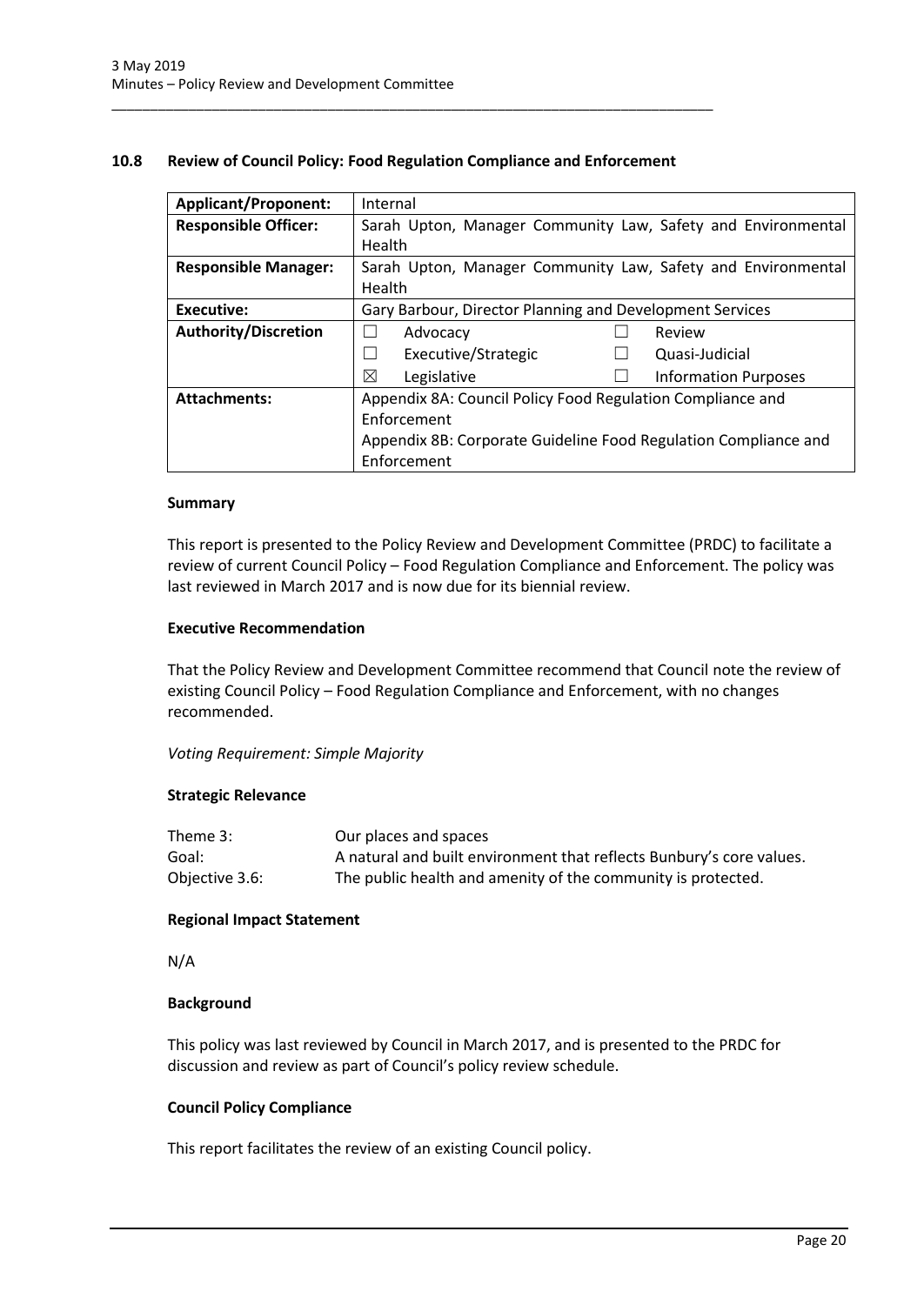## **Legislative Compliance**

N/A

## **Officer Comments**

This policy and associated Corporate Guideline (Appendix 8A and 8B respectively) have been reviewed by Health staff, whom suggest that the content of the current policy and guideline is appropriate and do not require amendment.

## **Analysis of Financial and Budget Implications**

The Policy will not have any impact on the budget.

## **Community Consultation**

Not applicable in regards to this Policy

## **Councillor/Officer Consultation**

This policy is presented to the PRDC for consideration and discussion.

\_\_\_\_\_\_\_\_\_\_\_\_\_\_\_\_\_\_\_\_\_\_\_\_\_\_\_\_\_\_\_\_\_\_\_\_\_\_\_\_\_\_\_\_\_\_\_\_\_\_\_\_\_\_\_\_\_\_\_\_\_\_\_\_\_\_\_\_\_\_\_\_\_\_\_\_\_\_

## **Applicant Consultation**

N/A

# **Timeline: Council Decision Implementation**

Any recommendations from the Committee will be presented to Council at the 21/28 May round of meetings.

# **Outcome of Meeting – 3 May 2019**

The executive recommendation as printed was moved by Cr Hayward and seconded by Mayor Brennan and was carried unanimously as follows:

*That the Policy Review and Development Committee recommend that Council note the review of existing Council Policy – Food Regulation Compliance and Enforcement, with no changes recommended.*